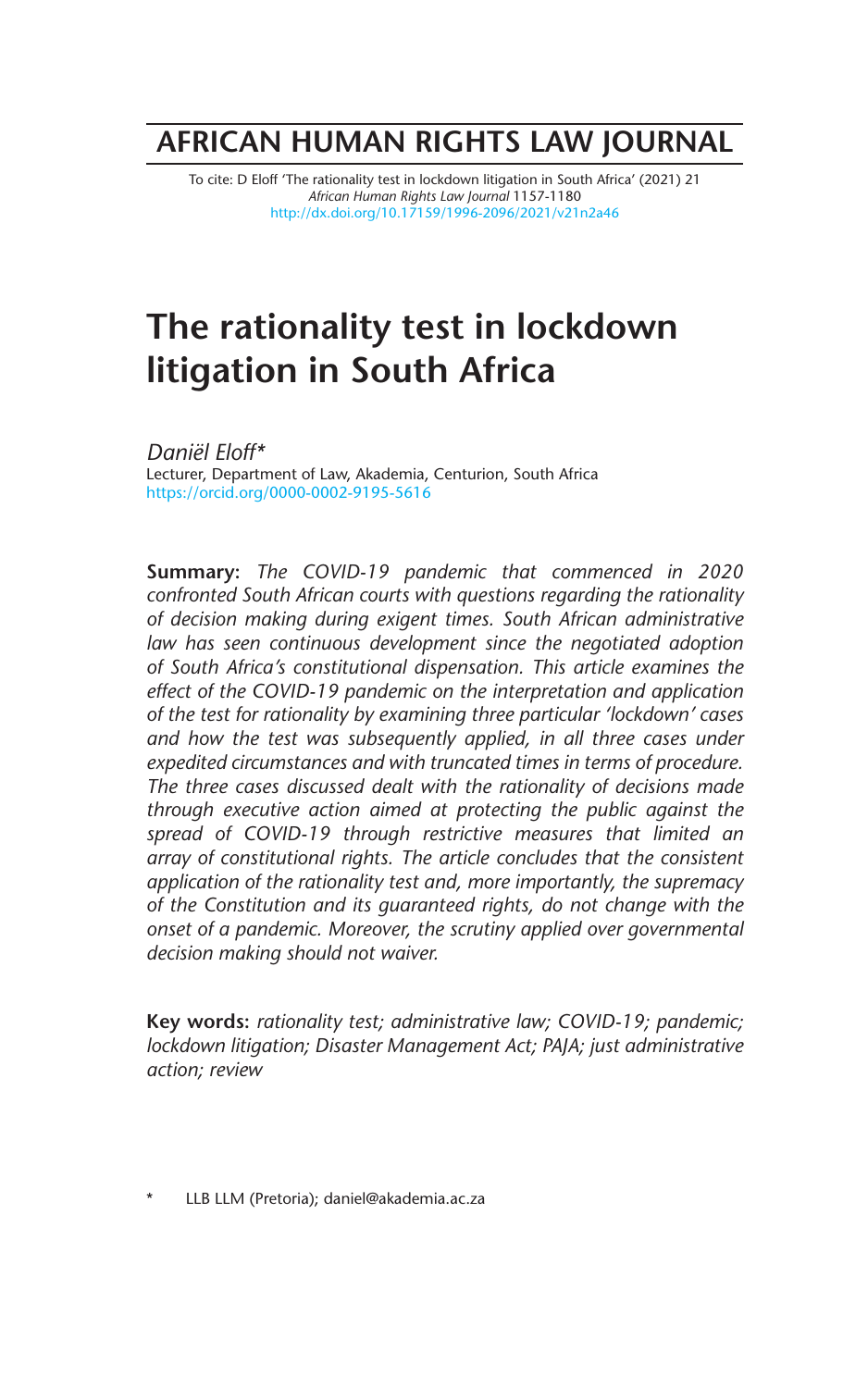## **1 Introduction**

After the first case of COVID-19 was identified in Wuhan, China, in December 2019, the virus has caused challenging and exigent times due to the rapid spread of the then novel virus. In response to the rapid spread of the virus the South Africa government, as most governments across the globe, enacted a series of regulations aimed at combating the spread of the virus. These regulations were enacted and promulgated in terms of section 27 of the Disaster Management Act 57 of 2002 (DMA). Section 27 of the Act provides that the responsible member of cabinet, in this case and at the time the Minister of Cooperative Governance and Traditional Affairs, may in the event of a national disaster declare a national state of disaster if, first, existing legislation and contingency arrangements do not adequately provide for the national executive to deal effectively with the disaster, or, second, other special circumstances warrant the declaration of a national state of disaster.<sup>1</sup> These regulations are to be found in numerous *Government Gazettes* that were published from time to time as the South African government adjusted its response to the COVID-19 pandemic. The disjointed body of regulations are not considered in this article, although they are likely to warrant further analysis, as they have fundamentally shaped the way in which the entire South Africa was governed during the pandemic.

These regulations that encompass the national government's response to the pandemic as well as the polycentric nature of the pandemic have resulted in a litany of litigation. The South African judiciary was frequently approached by various litigants regarding the South African national government's response and implementation of regulations to combat the spread of COVID-19. The resultant litigation that we have seen has accelerated the further development of South African administrative law. It must be pointed out that the development of South African administrative law has, broadly speaking, been vibrant and active throughout South Africa's democratic constitutional dispensation, both through the Promotion of Administrative Justice Act 3 of 2000 (PAJA) as well as the constitutional principle of legality, which have both been well developed by our percipient judiciary.

During the course of 2020, while our courts were functioning on a limited basis without its usual overburdened court rolls, a number of salient legal precedents were created. The pandemic and subsequent governmental reaction, which undoubtedly has limited

 $\frac{1}{1}$  Secs 27(1)(a) & (b) of the Disaster Management Act 27 of 2002 (DMA).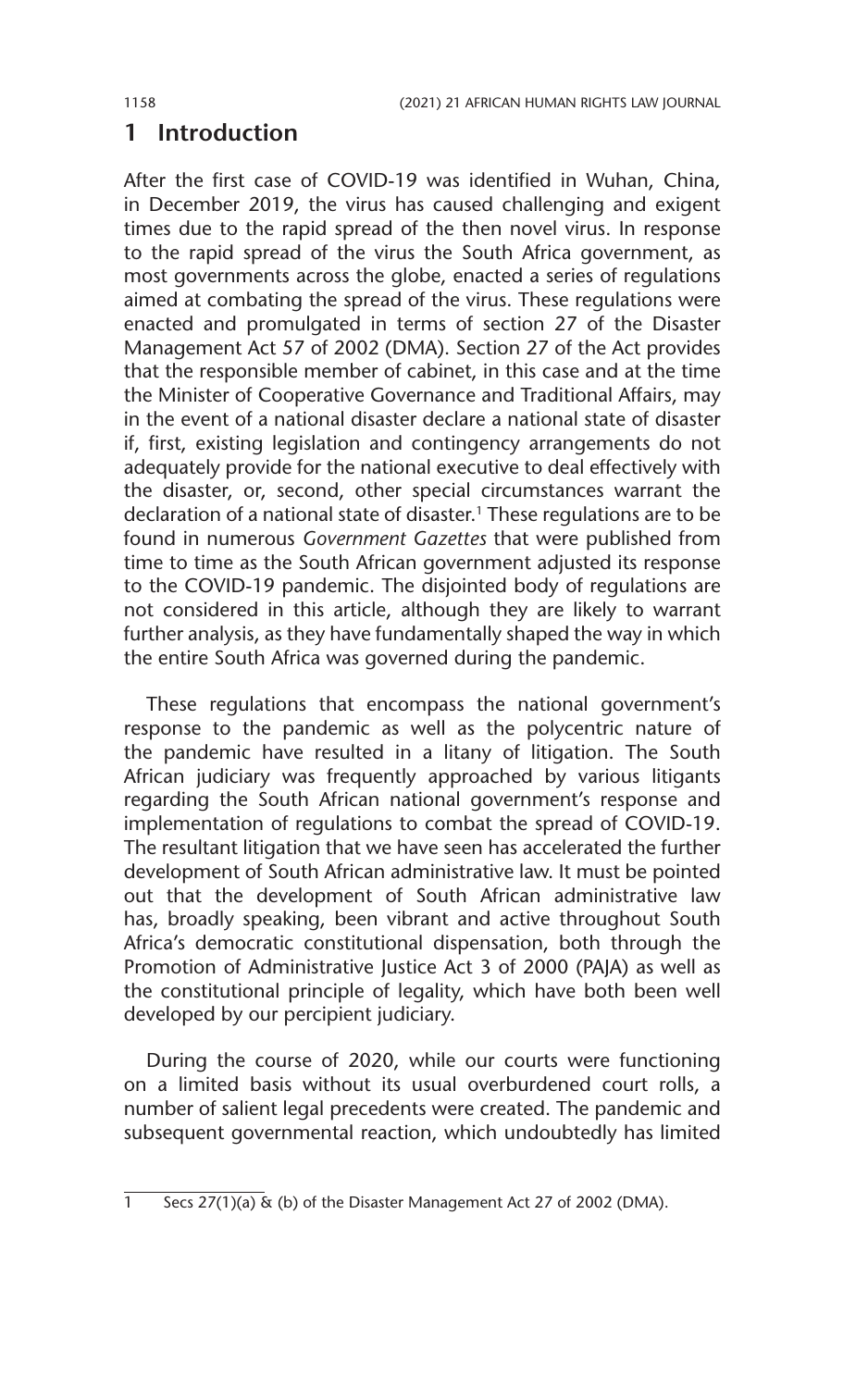numerous rights and freedoms, have been challenged through various cases, colloquially referred to as 'lockdown' litigation. This article will analyse three particular judgments that were delivered during 2020, in the midst of the COVID-19 pandemic, and examine the influence that these cases had on the rationality test in South African administrative law.

I first discuss the history and origins of the rationality test in the South African legal framework. I then proceed to discuss how the rationality test has been understood and applied in more recent case law. Second, I turn to how the test for rationality was applied in three particular so-called 'lockdown' cases during the course of 2020. These cases deal, among others, with the closure of early childhood development centres; restrictions placed on exercising; and the sale of various grocery items; as well as the declaration of a national state of disaster in its entirety. Third, I discuss the influence that these cases might have on future interpretation of the rationality test and consider whether the trying times of the COVID-19 pandemic have created or influenced good or bad administrative law in South Africa.

## **2 Hard cases make bad law**

The famous old legal maxim goes that hard cases make bad law. As the American jurist and former Supreme Court Justice, Oliver Wendell Holmes Jr noted in his judgment in *Northern Securities Co v United States*, '[g]reat cases like hard cases make bad law. For great cases are called great, not by reason of their importance ... but because of some accident of immediate overwhelming interest which appeals to the feelings and distorts the judgment.'2

The maxim describes the notion that certain cases muddy the judicial waters due to their complexity. It is argued that they create exceptions to general law and that interpretations are contorted in order to achieve justice in a particular case.<sup>3</sup> More simply put and, as Justice Holmes wrote, the pressures of a case of great importance often distorts the judgment of the judiciary in their efforts to seek equitable remedies while dealing with complex legal questions. This often becomes necessary in so-called 'hard cases' because general law is drafted for common circumstances to create social order and not necessarily for unexpected and uncertain circumstances.4

<sup>2</sup> *Northern Securities Co v United States* 193 US 197 (1904).

<sup>3</sup> P Heath 'Hard cases and bad law' (2008) 16 *Waikato Law Review* 12.

<sup>4</sup> F Hayek *Studies on the abuse and decline of reason: Text and documents* (2010) 69.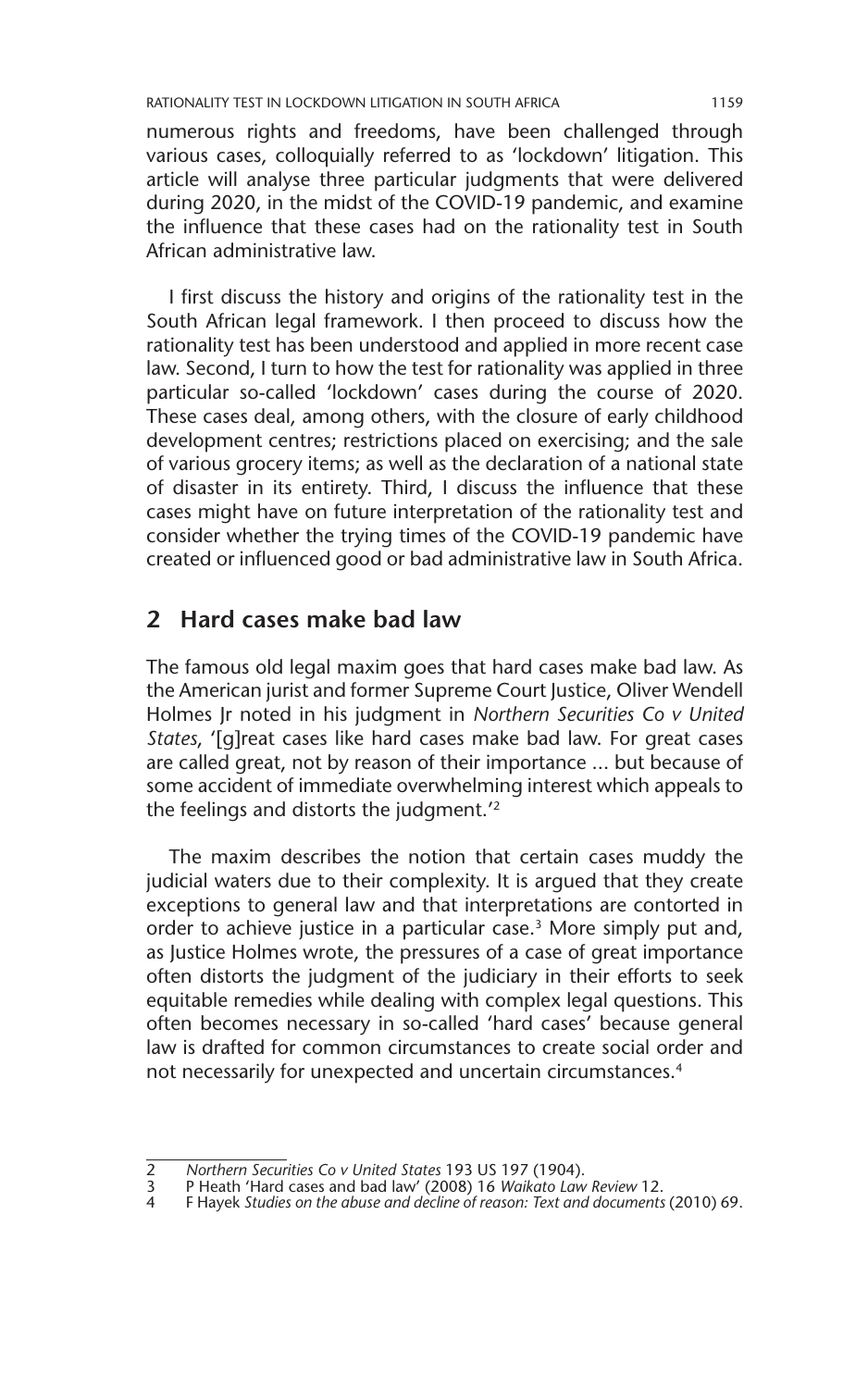This well-known legal adage has resulted in a variety of similar sayings, for example, its converse, namely, that 'bad law makes hard cases'. During exigencies such as the COVID-19 pandemic the question arises of whether bad times make for bad law. Unprecedented times have always served as a litmus test for the judiciary but these bad times have not always and necessarily resulted in rushed and judicially-unsound precedent. As Lord Aitkin famously remarked in his dissenting judgment in the landmark British case of *Liversidge v Anderson*, 5 'the laws are not silent' that 'they may be changed, but they speak the same language in war as in peace'.

It has been argued that tumultuous times have in the past resulted in derogations from the rule of law and violations of human rights around the world.<sup>6</sup> In South Africa the state of emergency was infamously used during the 1980s to ban and restrict certain organisations and to rampantly detain opponents to the apartheid regime.7 Moreover, as Austrian-British philosopher Friedrich Hayek famously writes, '"[e]mergencies" have always been the pretext on which the safeguards of individual liberty have been eroded'.<sup>8</sup>

The article argues that when it comes to the judicial review of governmental action during times of crisis, as has been the case during the COVID-19 pandemic, our courts should err on the side of constitutional freedoms and liberties. This can be achieved by adopting a tiered judicial review process similarly to that of the US, where a more stringent review standard is adopted when it comes to questions relating to fundamental constitutional rights.

## **3 History of the rationality test**

South Africa finds its administrative law roots in English law.<sup>9</sup> Although its administrative law has been influenced by Roman-Dutch law, which forms the general historical foundation of our law, this influence is limited in our administrative law.<sup>10</sup> As Hoexter writes, '[t] he influence of English constitutional doctrines and grounds of review was enormous. Indeed, this influence is still apparent throughout South African administrative law.' As such, the administrative law

<sup>5</sup> *Liversidge v Anderson* 1942 AC 206 (HL).

<sup>6</sup> EJ Criddle & E Fox-Decent 'Human rights, emergencies, and the rule of law' (2012) 34 *Human Rights Quarterly* 39.

<sup>-1985</sup> J-A Stemmet '''In case of emergency. South African states of emergency ca<br>.1988: Synopsis and chronology' (2015) 40 Journal for Contemporary History 60<br>8 F Hayek *Law, legislation and liberty, volume 3: The political* (2011) 124.

<sup>9</sup> C Hoexter *Administrative law in South Africa* (2012) 14.

<sup>10</sup> M Wiechers *Administratiefreg* (1973) 19 34-36.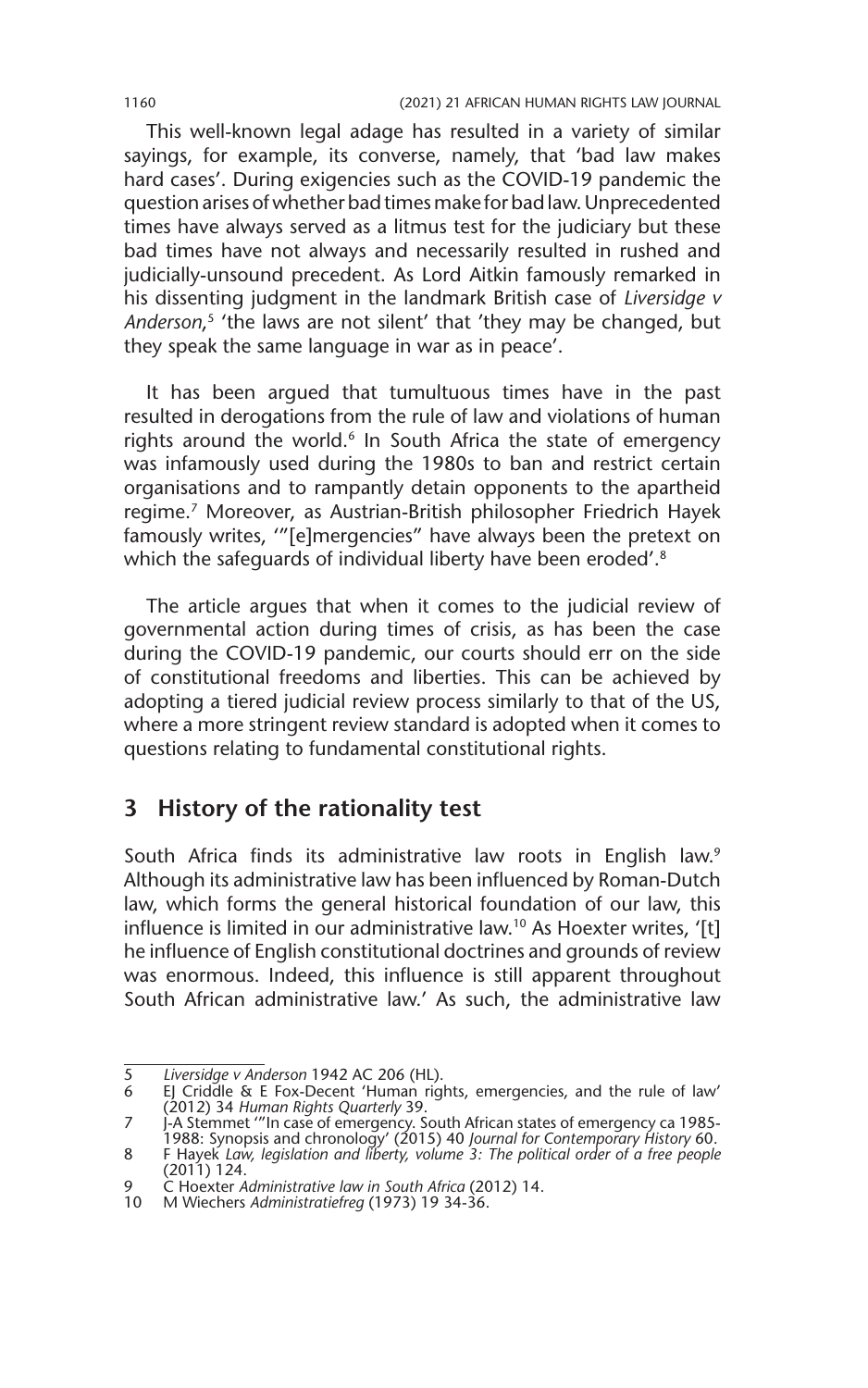that South Africa inherited from the English is intertwined with a Westminster style constitutionalism and, consequently, our early administrative law was underpinned by parliamentary sovereignty.

The English constitutional law scholar Dicey had a significant influence on the early development of South African administrative law. His influence contributed to the prevailing approach that administrative law was mainly concerned with formal or procedural fairness.11 Dicey argued that the rule of law which, *inter alia,* consists of the legality principle, comprises three predominant principles:<sup>12</sup> first, the principle of the supremacy of the law; second, equality before the law; and, third, that fundamental rights are protected through existing institutional remedies and what he referred to as 'ordinary' courts.13 For Dicey the central characteristic of the rule of law was legal equality before the law. Dicey strongly opposed the abstract guarantees contained in written constitutions, yet despite this fact, he has left a lasting influence on South African administrative law even after the adoption of its constitutional dispensation.<sup>14</sup>

However, subsequently South African administrative law has deviated, arguably positively, from its English law roots. One clear example of this divergence is the ability under South African administrative law to challenge the constitutionality of legislation through judicial review, unlike the United Kingdom where English law does not permit judicial review of primary legislation passed by Parliament.<sup>15</sup> English law to a great extent has maintained its strict standard as set out in the case of *Associated Provincial Picture Houses v Wednesbury Corporation*16 in favour of parliamentary sovereignty.17 However, since the adoption of the South African Constitution and the subsequent rights-based jurisprudential framework that was ushered in, our courts, particularly the Constitutional Court, have been tasked with gradually refining how the test for rationality is applied. This process is highlighted through a number of impactful cases, which are briefly discussed below.18

<sup>11</sup> Hoexter (n 9) 139-140.<br>12 AV Dicey Introduction to

<sup>12</sup> AV Dicey *Introduction to the study of the law of the Constitution* (1885) 188.

<sup>13</sup> As above.

<sup>14</sup> Hoexter (n 9) 21. 15 C Forsyth & W Wade *Administrative law* (2009) 30.

<sup>16</sup> *Associated Provincial Picture Houses Ltd v Wednesbury Corporation* [1948] 1 KB 223.

<sup>17</sup> A Street *Judicial review and the rule of law* (2013) 18.

<sup>18</sup> The listed cases are by no means exhaustive.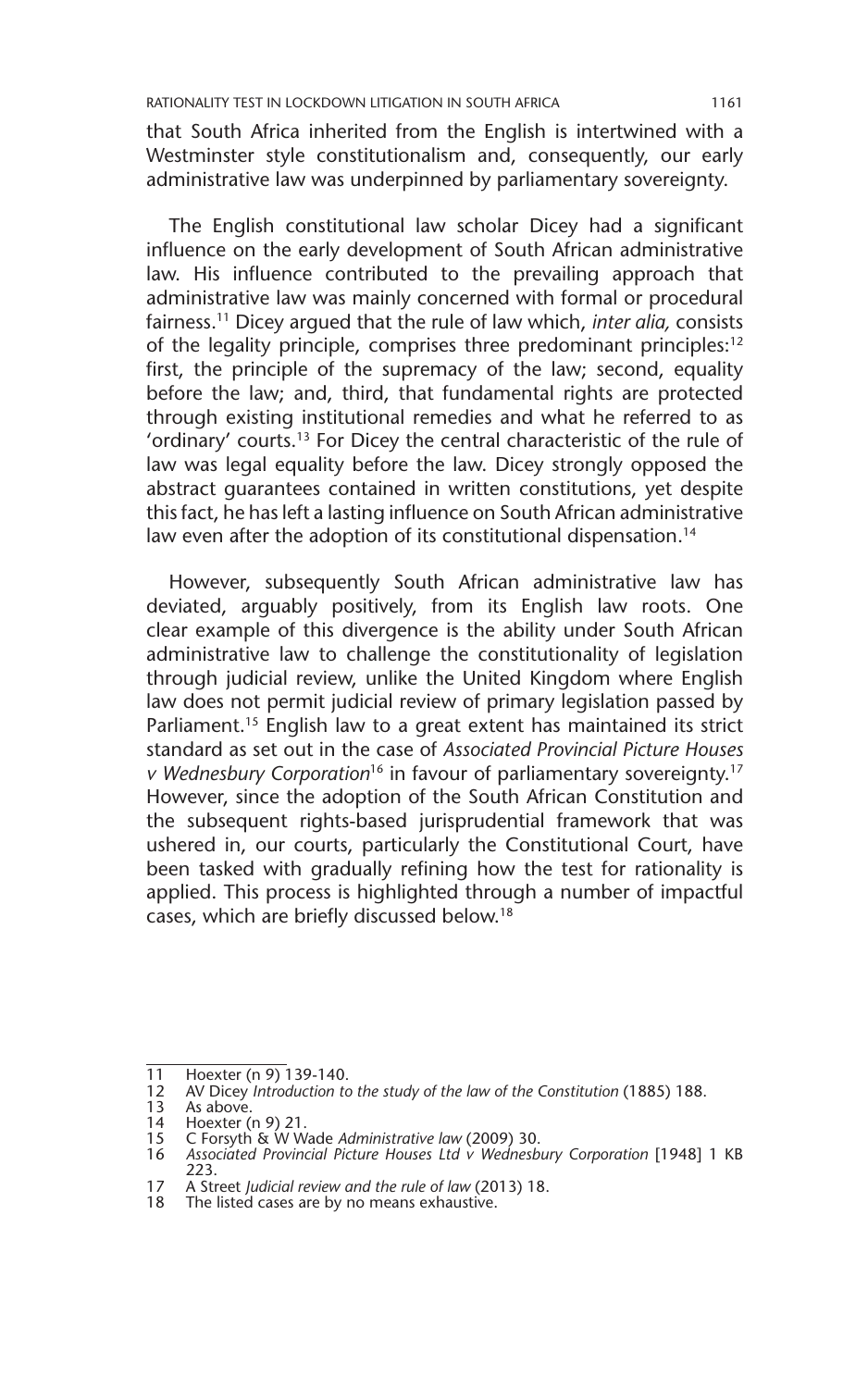#### **3.1 Rationality as part of legality**

In *New National Party*<sup>19</sup> the Constitutional Court was called upon to decide whether sections of the Electoral Act<sup>20</sup> were constitutional. The impugned sections provided that South Africans who wanted to register as voters on the national common voters' roll and to vote in an election had to be in possession of a valid identity document. $21$ The majority judgment of the Constitutional Court held that the standard of review was whether there was a 'rational relationship' between the scheme (in this case the section that required voters to have a valid identity document) and the achievement of a legitimate governmental purpose.22 This decision by the Constitutional Court has been relatively universally repudiated.<sup>23</sup> During the juvenescent years of the apex court, the Court dealt with this particular challenge which related to the electoral requirement that voters had to hold an identification document that contained a barcode in order to be allowed to cast their vote. The majority decision, which followed Yacoob J's reasoning, held:<sup>24</sup>

There must be a rational relationship between the scheme which it adopts and the achievement of a legitimate governmental purpose. Parliament cannot act capriciously or arbitrarily. The absence of such a rational connection will result in the measure being unconstitutional. An objector who challenges the electoral scheme on these grounds bears the onus of establishing the absence of a legitimate government purpose, or the absence of a rational relationship between the measure and that purpose.

Yacoob J argued that 'reasonableness will only become relevant if it is established that the scheme [or reviewed decision], though rational, has the effect of infringing the right of citizens to vote.'25 Reasonableness as a consideration, therefore, is added when it is clear that the impugned decision which is subject to review infringes upon a constitutional right.

In her dissenting judgment O'Regan J criticised the approach followed by the majority of the Court while arguing for a reasonableness standard to be included in the rationality test. O'Regan J was critical of the narrow interpretation of 'rationality',

<sup>19</sup> *New National Party v Government of the Republic of South Africa & Others* (CCT9/99) 1999 (5) BCLR 489 (*New National Party*).

<sup>20</sup> Act 73 of 1998.

<sup>21</sup> *New National Party* (n 19) paras 15-18. 22 *New National Party* (n 19) para 19. 23 J Fowkes 'Right after all: Reconsidering *New National Party* in the South African canon' (2015) 31 *South African Journal on Human Rights* 151.

<sup>24</sup> *New National Party* (n 19) para 19.

<sup>25</sup> As above.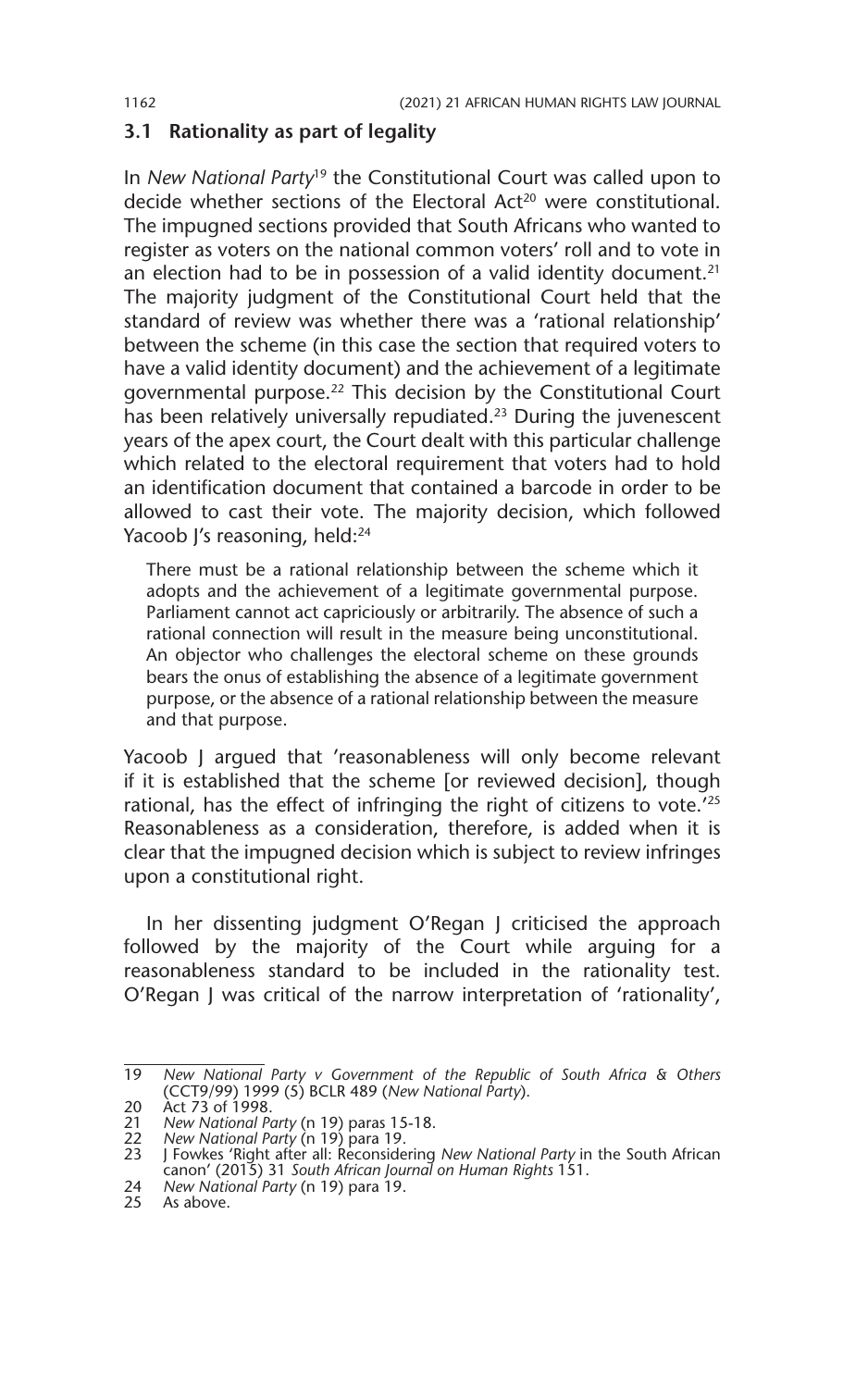arguing that it should be viewed as more than a mere connection between a legitimate state purpose and the means to achieve the said state purpose. O'Regan J went further by arguing that *equitable considerations* should be permissible when considering these types of rationality questions. The addition of reasonableness as a consideration in rationality reviews pushed the boundaries of the functions of the judiciary but it arguably maintained the entrenched separation between the judiciary and the executive.<sup>26</sup>

The test for rationality was formalised early on by the Constitutional Court in *Pharmaceutical Manufacturers Association of South Africa*  (*PMA* case).27 This case has become widely referenced in cases involving the rationality of actions exercised through public power. The *PMA* case dealt with the question of whether the President of South Africa can bring an Act of Parliament into force. In concurring with the findings of *New National Party* Chaskalson J held:

Decisions must be rationally related to the purpose for which the power was given, otherwise they are in effect arbitrary and inconsistent with this requirement. It follows that in order to pass constitutional scrutiny the exercise of public power by the executive and other functionaries must, at least, comply with this requirement. If it does not, it falls short of the standards demanded by our Constitution for such action.

In addition, the Constitutional Court held that in order to determine whether the exercising of a decision is rationally related to the purpose that empowers the action, that an objective test should be followed.<sup>28</sup> The Court found that, regardless of whether the President acted in good faith, the Constitution requires that public powers be exercised in an objectively rational manner and that the empowering provision enabling the decision has to exist and be in place. Consequently, the Constitutional Court confirmed the decision and judgment by the lower court.

For a number of years the Constitutional Court maintained a limited reading and bounded approach to the test for rationality. In *Law Society of South Africa v Minister of Transport*<sup>29</sup> the Court had the opportunity to extend the rationality test beyond the traditional approach followed in *PMA*. However, the Court persisted in the

<sup>26</sup> PJH Maree 'Investigating an alternative administrative law system in South<br>Africa' LLD thesis, University of Stellenbosch, 2013 80.<br>27 Pharmaceutical Manufacturers Association of South Africa & Another: In re Ex Parte

*President of the Republic of South Africa & Others* 2000 (3) BCLR 241.

<sup>28</sup> *Pharmaceutical Manufacturers* (n 27) para 86.

<sup>29</sup> *Law Society of South Africa v Minister of Transport* 2011 (1) SA 400 (CC) para 29.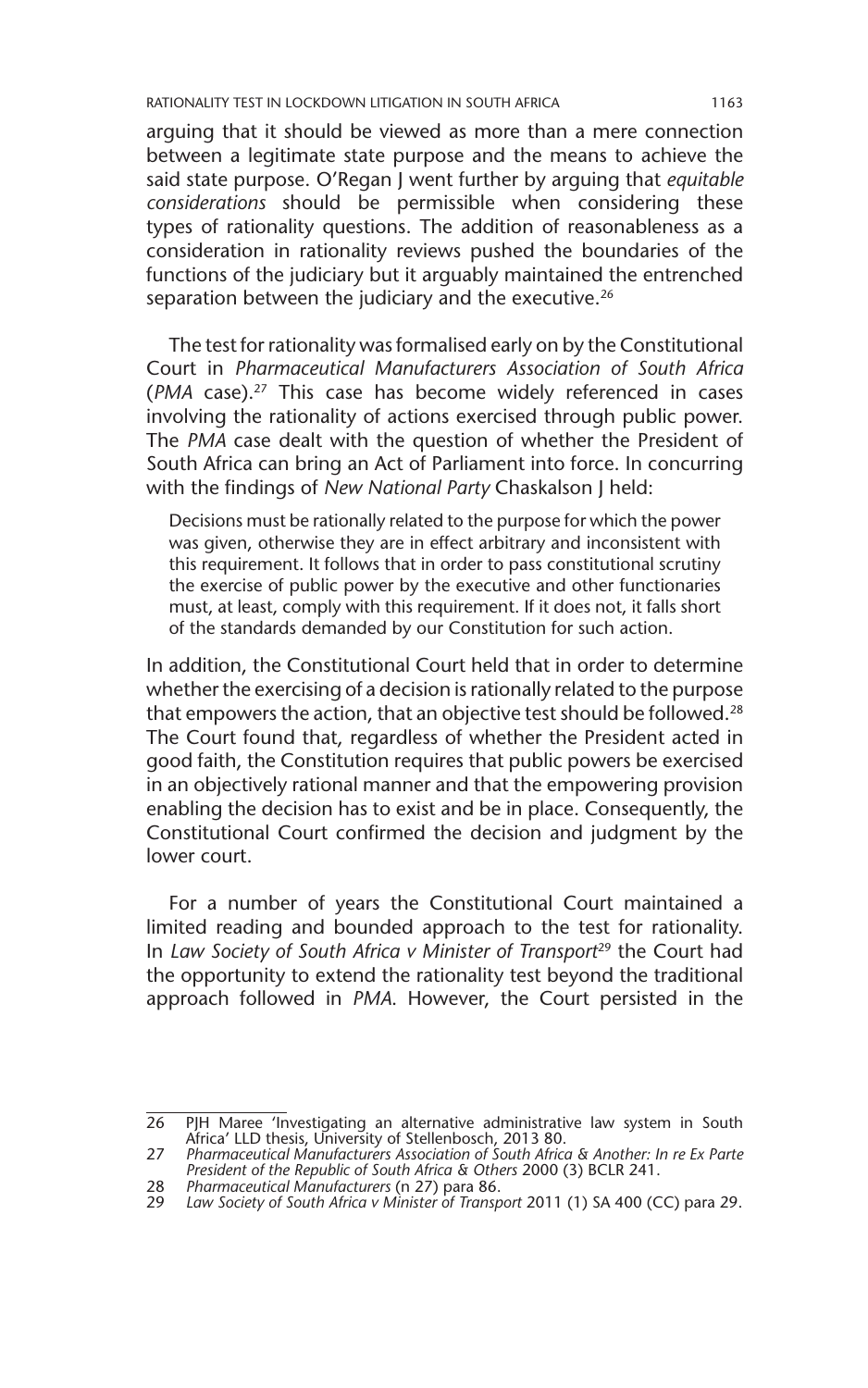approach of merely looking at the rational connection between the purpose and the ends of the decision.30

The sequence of development regarding the test for rationality and its current prevailing reading perhaps has been most succinctly summarised in the case of *Booysen v Acting National Director of Public Prosecutions* wherein it is stated:31

The test [for rationality] is therefore twofold. Firstly, the [decision maker] must act within the law and in a manner consistent with the Constitution. He or she therefore must not misconstrue the power conferred. Secondly, the decision must be rationally related to the purpose for which the power was conferred. If not, the exercise of the power would, in effect, be arbitrary and at odds with the rule of law.

The development of the rationality test is encapsulated and legislated in terms of the Promotion of Administrative Justice Act (PAJA),<sup>32</sup> which flows from the right to just administrative action guaranteed in section 33 of the Constitution.<sup>33</sup> Some academic authors have argued that the current interpretation of PAJA is an unconstitutional reading that unduly infringes upon the separation of powers.<sup>34</sup> Whether PAJA's extended interpretation of the test for rationality is constitutionally valid, however interesting, is a question for another day and discussion. For purposes of this article a brief analysis of PAJA is provided.

#### **3.2 Test for rationality**

The test for rationality undoubtedly is a central pillar of South African administrative law. Section 33(1) of the Constitution provides that 'everyone has the right to administrative action that is lawful, reasonable and procedurally fair'.35 Moreover, section 33(3) requires the following:<sup>36</sup>

32 Promotion of Administrative Justice Act 3 of 2000.

<sup>30</sup> As above.<br>31 *Boovsen v* 

<sup>31</sup> *Booysen v Acting National Director of Public Prosecutions* 2014 (9) BCLR 1064 (KZD) para 15.

<sup>33</sup> Sec 33 of the Constitution provides: *'*(1) Everyone has the right to administrative action that is lawful, reasonable and procedurally fair. (2) Everyone whose rights have been adversely affected by administrative action has the right to be given written reasons. (3) National legislation must be enacted to give effect to these rights, and must (a) provide for the review of administrative action by a court or, where appropriate, an independent and impartial tribunal; (b) impose a duty on the state to give effect to the rights in subsections (1) and (2); and (c) promote an efficient administration.'

<sup>34</sup> L Kohn 'The burgeoning constitutional requirement of rationality and the separation of powers: Has rationality review gone too far?' (2013) 130 *South African Law Journal* 812.

<sup>35</sup> Sec 33(1) Constitution.

<sup>36</sup> Sec 33(3) Constitution.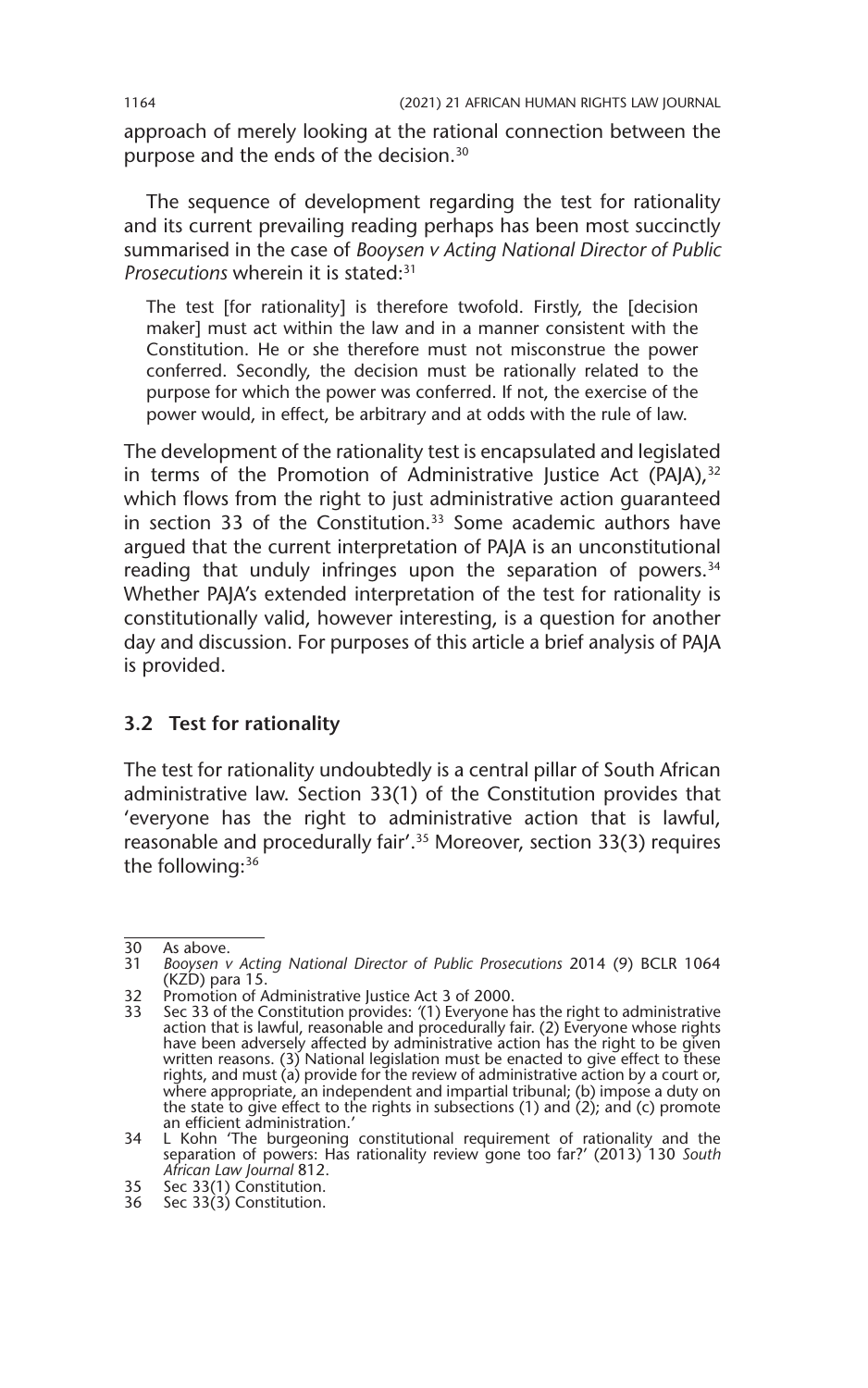National legislation must be enacted to give effect to these rights, and must –

- (a) provide for the review of administrative action by a court or, where appropriate, an independent and impartial tribunal;
- (b) impose a duty on the state to give effect to the rights in subsections (1) and (2); and
- (c) promote an efficient administration.

Pursuant to section 33(3) of the Constitution, the PAJA was enacted to give effect to the constitutionally-protected right to just administrative action.<sup>37</sup> Section  $6(2)(f)(ii)$  of PAJA provides for a rationality test and section 6(2)(h) provides for the general reasonableness test. The rationality test in PAJA provides that a court or tribunal has the power to judicially review an administrative action if

the action itself is not rationally connected to –

- (aa) the purpose for which it was taken;
- (bb) the purpose of the empowering provision;
- (cc) the information before the administrator; or
- (dd) the reasons given for it by the administrator.<sup>38</sup>

Depending on the interpretation and application of section  $6(2)(f)(ii)$  of PAJA, the rationality test either accords with section 33 of the Constitution or it broadens the scope.<sup>39</sup> However, the gap between the limited interpretation *vis-à-vis* the broadened interpretation of the rationality test has been somewhat aligned through the case of *SA Predator Breeders' Association*. 40 This case concerned the validity of particular regulations issued by the Minister of Environmental Affairs and Tourism regarding the hunting of lions in a small confined area, such as in a fenced-in area.<sup>41</sup> Although PAJA was not referred to in the *SA Predator Breeders' Association* case, the Supreme Court of Appeal essentially applied the test for rationality as set out in PAJA.<sup>42</sup> Hoexter argues that in light of the continuous development of the standard of rationality and how it is applied, the difference between the limited and broader interpretations of the rationality test is narrowed.<sup>43</sup>

<sup>37</sup> J Klaaren & G Penfold 'Just administrative action' in S Woolman et al (eds) *Constitutional law of South Africa* (2006) 63-65.

<sup>38</sup> Sec 6(2)(f)(ii) PAJA.

<sup>39</sup> C Hoexter 'A rainbow of one colour? Judicial review on substantive grounds in South African law' in H Wilberg & M Elliot *The scope and intensity of substantive review* (2015) 178.

<sup>40</sup> *SA Predator Breeders' Association v Minister of Environmental Affairs and Tourism* [2011] 2 All SA 529 (SCA).

<sup>41</sup> Hoexter (n 39) 178.<br>42 As above.

<sup>42</sup> As above.<br>43 Hoexter (

<sup>43</sup> Hoexter (n 39) 180.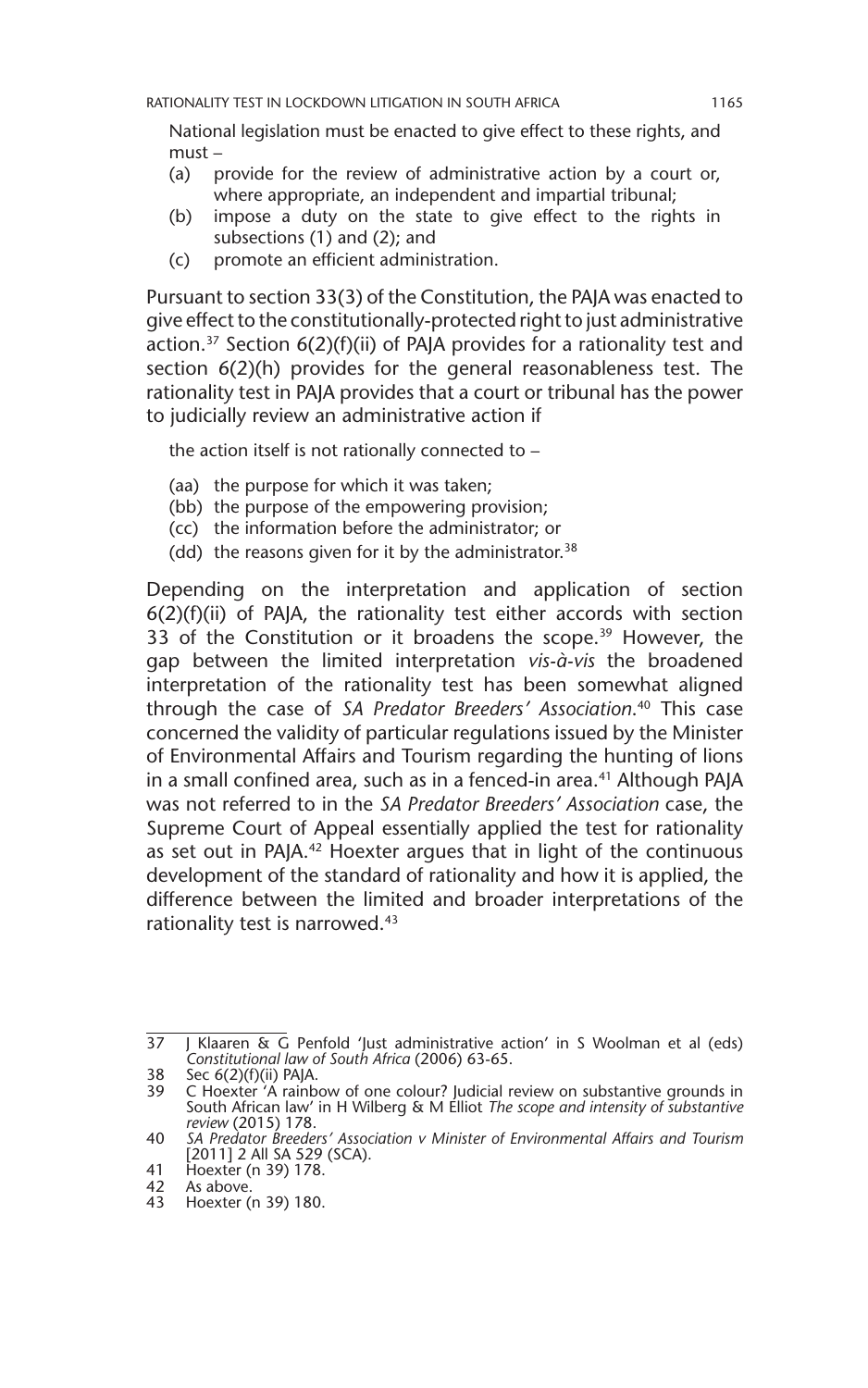The four requirements listed in section 6(2)(f)(ii) of PAJA form the contemporary rationality test. All four hurdles have to be overcome in order for a decision to pass the rationality test. In this article three cases are analysed to determine how the Court dealt with the four hurdles of the rationality test in the midst of a global pandemic.

South Africa, however, has not developed tiered review standards for judicial review as other jurisdictions have.<sup>44</sup> Regardless of the social, economic and constitutional impact of the impugned decision, our courts have maintained and applied this sole unvarying review standard. The author would argue that the rationality test in South Africa should be developed similarly to the way in which the rational basis review in American administrative law has developed. There are three judicial review tests in American administrative law, namely, the rational basis test, the intermediate scrutiny test and the strict scrutiny test.45 These three tiers of review tests range in stringency depending on the impact of the impugned decision on the liberties and constitutional freedoms at play.46 The strict scrutiny test of review requires a 'compelling governmental interest' and the enabling legislation must be narrowly tailored to achieve that interest.47

As will be discussed below, despite the fact that South African courts apply our unvarying rationality test in judicial review, they have indirectly acknowledged the societal, economic and constitutional impact of the impugned decisions and as will be shown this has influenced the decision making and judicial reasoning in applying our rationality test.

## **4 'Lockdown' litigation**

The COVID-19 pandemic has undoubtedly been strenuous on governments that have to navigate a treacherous path. Due to the extreme interventions by the government aimed at curbing the spread of COVID-19 there has unexpectedly been a litany of litigation regarding government's response and policies to the pandemic. For purposes of this article the focus is placed on three particular and insightful cases that dealt with the question of rationality. How South Africans courts dealt with the element of rationality during exigent times and, moreover, in these three cases with considerable urgency

<sup>44</sup> RR Kelso 'The structure of strict scrutiny review' 17 August 2020 1, https://ssrn. com/abstract=3675841 (accessed 11 November 2021).

<sup>45</sup> As above.

<sup>46</sup> Kelso (n 44) 2.

<sup>47</sup> Kelso (n 44) 5.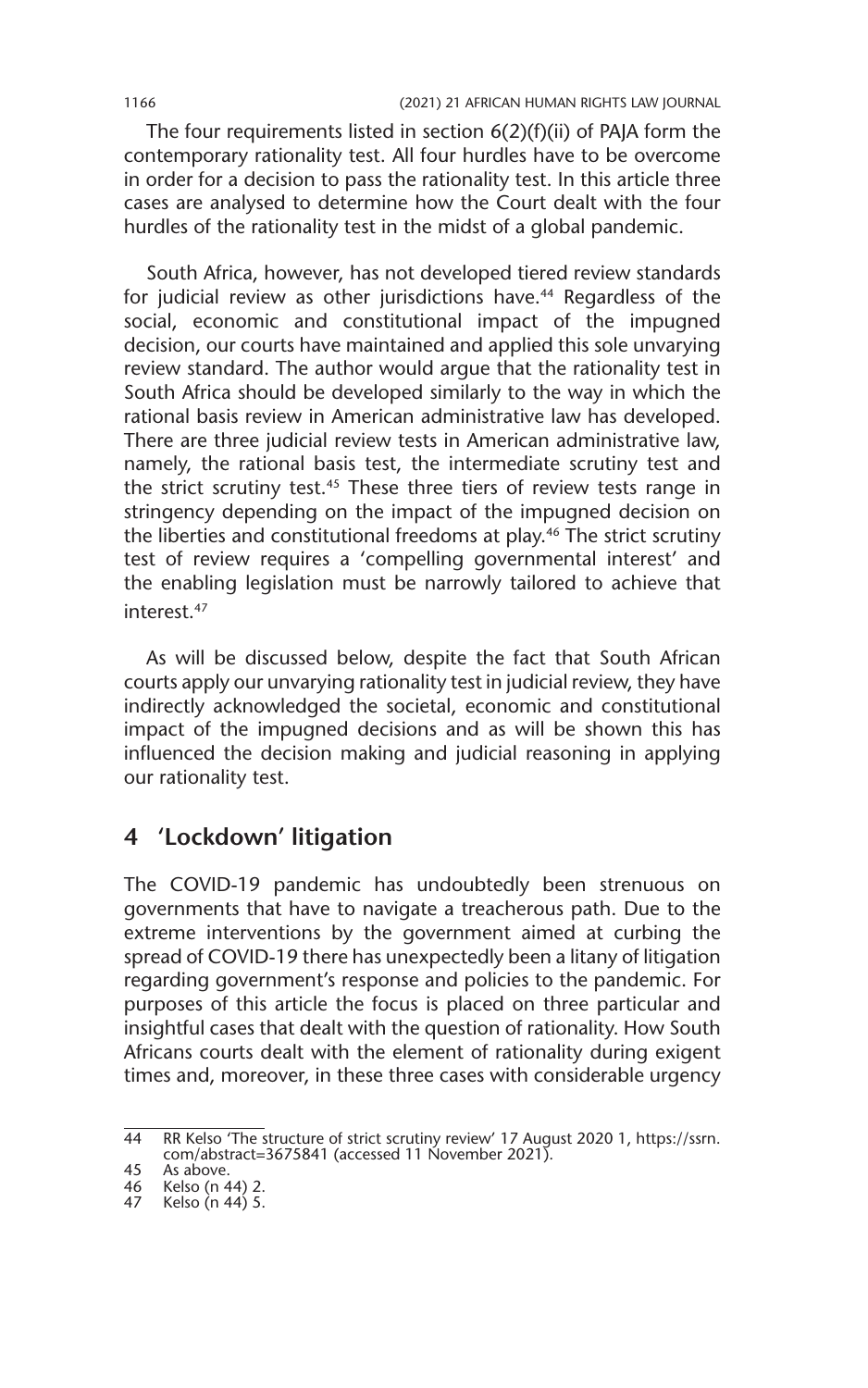has provided conflicting precedent which is discussed in more detail below.

#### **4.1** *Skole-Ondersteuningsentrum*<sup>48</sup>

Shortly after South Africa exited its so-called five weeks of 'hard lockdown'49 the non-profit organisation Skole-Ondersteuningsentrum went to court seeking an order reopening private early childhood development centres (which include pre-school and day care centres). In South Africa there are two sets of early childhood development centres, namely, those under the auspices of the Minister of Basic Education in terms of the South African Schools Act<sup>50</sup> and, second, those that fall under the ambit of the Children's Act<sup>51</sup> and consequently under the portfolio of the Minister of Social Development. In essence, the difference between the two categories is that early childhood development centres that are guided by the South African Schools Act are associated with primary schools and fall under the definition of a *school* as defined in the Act to mean 'public or independent schools which enrol learners in one or more grades from grade R to grade twelve'.

At the heart of the relief sought was a declaratory order that all private pre-school institutions not affiliated with public schools and offering early childhood development services (Grade R and lower) were entitled to re-open immediately. The relief sought was based on the fact that the South African government had relaxed certain restrictions enacted through the state of disaster in terms of the alert level 3 lockdown, coupled with the directions issued by the Minister of Basic Education on 29 May 2020 as amended on 1 June 2020, providing, among others, that learners were able and allowed to return to schools across South Africa on a phasedin basis. In terms of the Minister of Basic Education's directions early childhood development centres affiliated with public schools were allowed to reopen. However, early childhood development centres that were not affiliated with any public school (that is, private early childhood development centres) and that consequently

<sup>48</sup> *Skole-Ondersteuningsentrum NPC & Others v Minister of Social Development & Others* [2020] 4 All SA 285 (GP) (*Skole-Ondersteuningsentrum*). (The author was the attorney of record acting on behalf of the applicants in this matter.)

<sup>49</sup> On 15 March 2020 the Minister of Cooperative Governance and Traditional Affairs declared a national disaster in terms of sec 27(1) of the Disaster Management Act 57 of 2002 (DMA). The purpose of the declaration was to<br>augment the existing measures undertaken by organs of state to deal with the<br>COVID-19 pandemic. Initially it was stated that the state of disaster woul three weeks, which was later extended to five weeks in total. South African Schools Act 84 of 1996.<br>51 Children's Act 38 of 2005.

Children's Act 38 of 2005.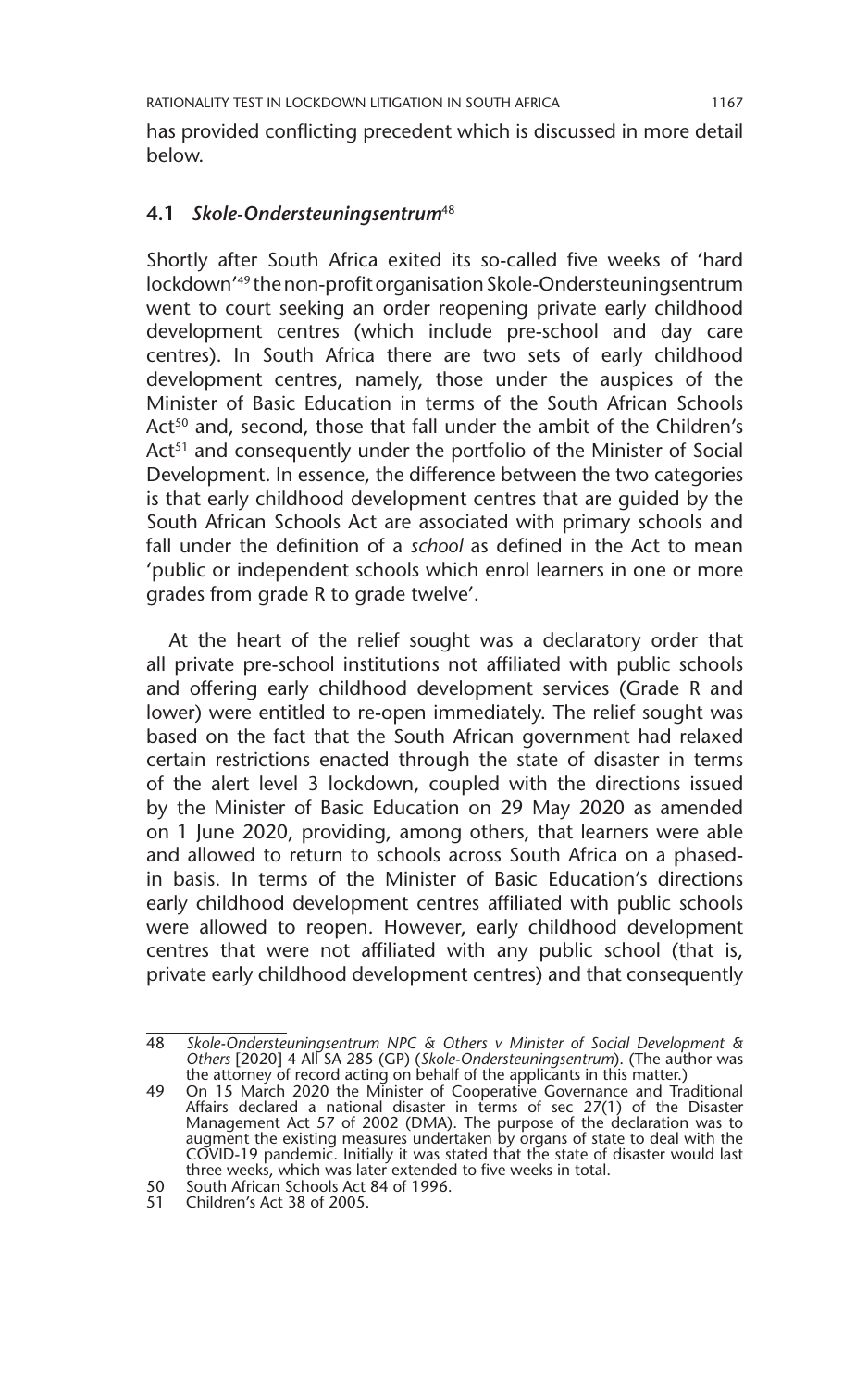fell under the jurisdiction of the Minister of Social Development were left in the dark. Despite requests for clarity sent by the Skole-Ondersteuningsentrum to the Minister of Social Development, the letters remained unanswered. On 4 June 2020 the Minister of Social Development issued a statement requiring all early childhood development centres under her auspices to remain closed, despite the fact that their public school counterparts were allowed to return to school subject to the necessary safety and health precautions. This conflicting situation compelled the parties to approach the court for urgent relief.<sup>52</sup>

The uncertainty surrounding the reopening of early childhood development centres, both those affiliated with public schools and those that were not, was compounded by the fact that various peremptory circular letters were sent by both the Minister of Basic Education and the Minister of Social Development after the initial decision was taken to reopen all public early childhood development centres. The Court was critical of the manner in which the government in effect governed by diktat in a disjointed and consequently unconstitutional manner. The Court held as follows: 'I have yet to hear of a case in which a Minister may make law, by the mere production, to a confined group of persons and without consulting interested parties, of a letter expressing an opinion or an intent to do something unexplained in the future.'53 The Court was critical of the insouciant manner in which the Minister of Social Development initially failed to act and later was critical of the arbitrary and irrational manner in which regulations keeping early childhood development centres closed were 'enacted' through ministerial diktat.<sup>54</sup> The Court held that it was entirely irrational for a member of the executive to make regulations through the issuing of a press statement. The fact that the Minister of Social Development failed to allow for any public participation in her decision-making process and due to the conflicting regimes that arose between public and private early childhood development centres, the Court held that the decision communicated by the Minister in her media statement was unlawful, irrational and unconstitutional. The Court succinctly described the situation as an 'unfair and unlawful discriminatory and irrational vacuum' between the two sets of early childhood development centres. The Court stated:<sup>55</sup>

I also agree with the submissions of counsel for the applicants that there can be no rational and justifiable ground, when interpreting

<sup>52</sup> *Skole-Ondersteuningsentrum* (n 48) para 23.

<sup>53</sup> *Skole-Ondersteuningsentrum* para 38.

<sup>54</sup> *Skole-Ondersteuningsentrum* para 39.

<sup>55</sup> *Skole-Ondersteuningsentrum* para 15.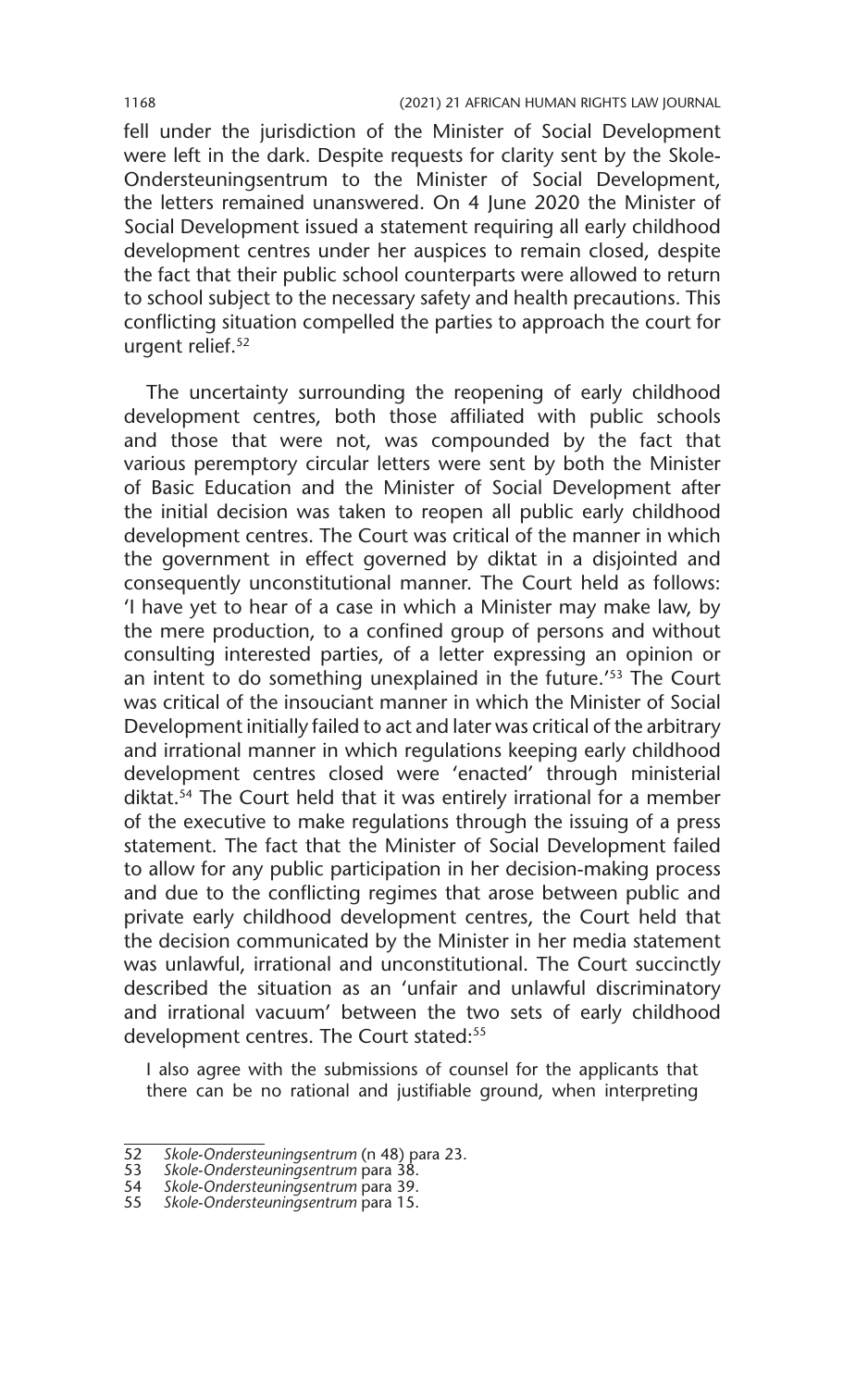the Regulations, upon which it was envisaged that schools offering ECD programmes including Grade R and lower which forms part of schools as defined in the Schools Act (which include both public and independent schools), are permitted to re-open from 6 July 2020 in terms of the directions, but that other private pre-schools offering ECD education for children, in Grade R or lower are not permitted to open or simply left in a vacuum.

The Court held further that the irrationality of the decision to keep early childhood development centres closed was linked to the failure by the Minister of Social Development to consider the best interests of the child in a holistic manner, despite being required to do so in terms of section 28(2) of the Constitution as well as section 9 of the Children's Act.<sup>56</sup> Despite the constitutional obligation placed on the Minister of Social Development to consider the best interests of a child in every matter concerning the child, the Minister simply failed to act at all. The Minister failed to consider the various factors that play into the best interests of the thousands of children who were unable to return to the ECDs and, moreover, in no way engaged with how the rights of the children were weighed up against the duty to protect against the spread of COVID-19.

The doctrine of vagueness entails that executive decision making is required to be certain. Although vagueness is not listed in PAJA as a ground for review our courts have held that the requirement of decision making to be certain and clear flows from the rule of law as a foundational constitutional value.57 In the *SA Hunters* case the Constitutional Court held that '[t]he doctrine of vagueness must recognise the role of government to further legitimate social and economic objectives and should not be used unduly to impede or prevent the furtherance of such objectives'. <sup>58</sup>

The courts, therefore, have acknowledged that perfect clarity is not a requirement for rational decision making and that the role of government is to further legitimate social and economic goals. This arguably includes protecting against the spread of COVID-19. However, turning back to *Skole-Ondersteuningsentrum* the Court was critical of the vagueness of the decision making. The Court, per Fabricius J, held:<sup>59</sup>

<sup>56</sup> *Skole-Ondersteuningsentrum* para 17. 57 *Minister of Health & Another v New Clicks South Africa (Pty) Ltd & Others* (CCT 59/2004) [2005] ZACC 14 para 249.

<sup>58</sup> *Minister of Safety and Security v South African Hunters and Game Conservation Association* (CCT177/17) [2018] ZACC 14 para 13.

<sup>59</sup> *Skole-Ondersteuningsentrum* (n 48) para 43.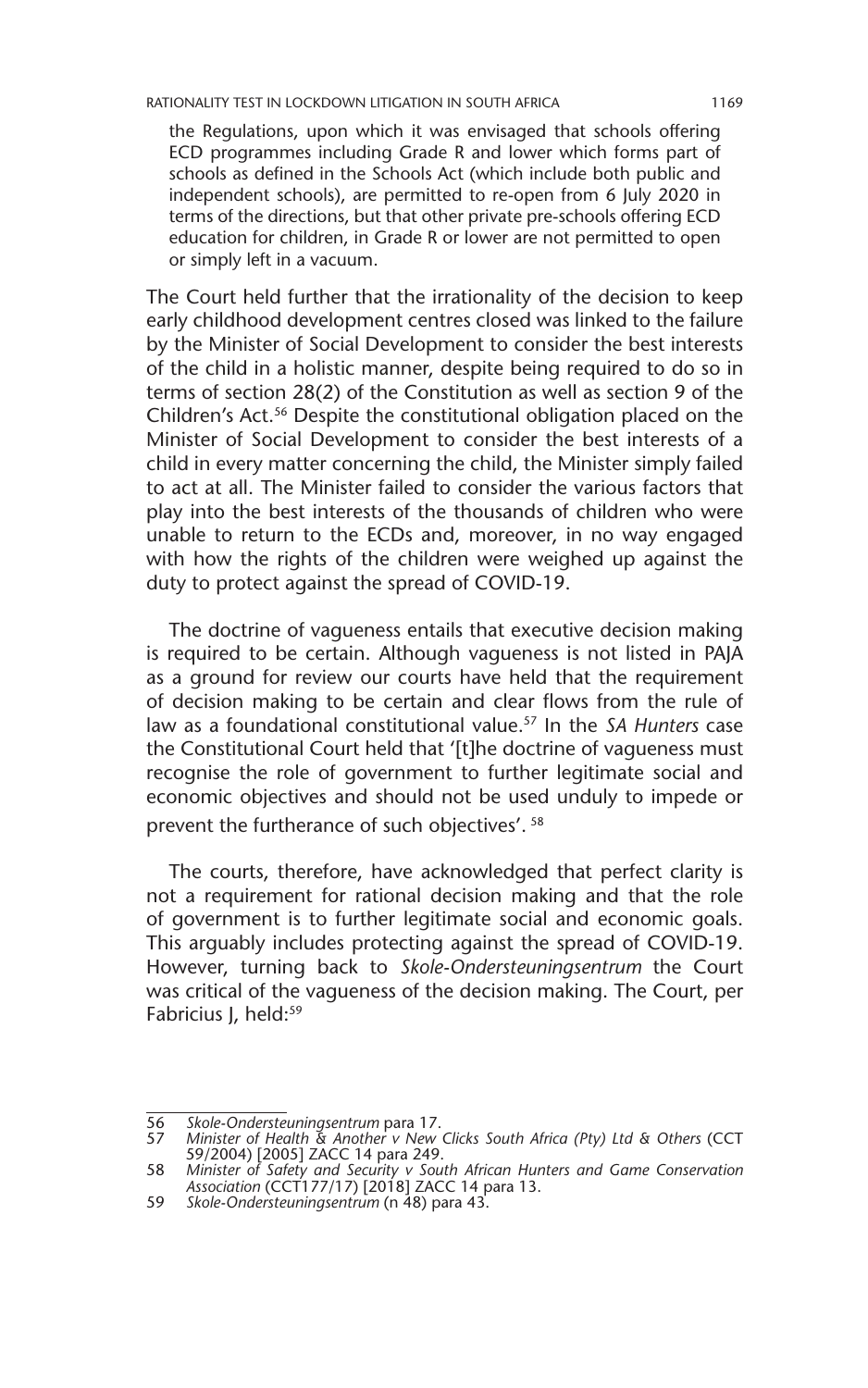I interpose to say that the doctrine of vagueness is founded on the rule of law. It requires that laws (and I would say directions as well) be written in a clear and accessible manner. Reasonable certainty is required, so that those who are bound by them know what is required so that they may regulate their conduct accordingly.

Despite the exigent circumstances created by the COVID-19 pandemic, the Court held that the directions by the Minister of Social Development should have allowed members of the public to 'glean, with a degree of clarity what the purpose' was of the decision to differentiate between the two sets of early childhood development centres.60 There is an added responsibility placed on the decision maker to ensure that the decision making is rational and clear because the decision limits a constitutional right and, moreover, it affects the rights of children in particular.<sup>61</sup>

Taking the four hurdles of the rationality test into account, although the judgment did not advertently list these requirements as set out in section 6(2)(f)(ii) of PAJA, it is evident that they were all duly considered. Regarding the purpose for which the decision was taken, the Court held:<sup>62</sup>

It is simply impossible to recognise the rationality in a decision, allowing pre-school learners who are admitted and phased into school systems prior to 23 June 2020 to continue to attend school, but to prohibit pre-school learners (of the exact same age) that have not yet been admitted as of 23 June 2020 from attending schools for the total period of the pandemic.

While cognisant of the above-mentioned fact, the Court furthermore held, per Fabricius J, that the Minister of Social Development acted outside of her mandated powers. The judgment held that the Minister of Social Development had acted without legal authority and violated the rule of law through the issuing of a media statement and then enforcing the statement as a legally-binding and lawful regulation.63 The Court found that the Minister of Social Development had taken the decision to keep pre-schools under her auspices closed without taking any supporting information into account. The Court highlighted the fact that not a 'single reason or motivation for the refusal to re-open ECD's and Partial-Care facilities whilst the underlying basis and rationale' was given.<sup>64</sup>

<sup>60</sup> *Skole-Ondersteuningsentrum* para 45.

<sup>61</sup> *Skole-Ondersteuningsentrum* para 46.

<sup>62</sup> *Skole-Ondersteuningsentrum* para 44.

<sup>63</sup> *Skole-Ondersteuningsentrum* para 46.

<sup>64</sup> *Skole-Ondersteuningsentrum* para 25.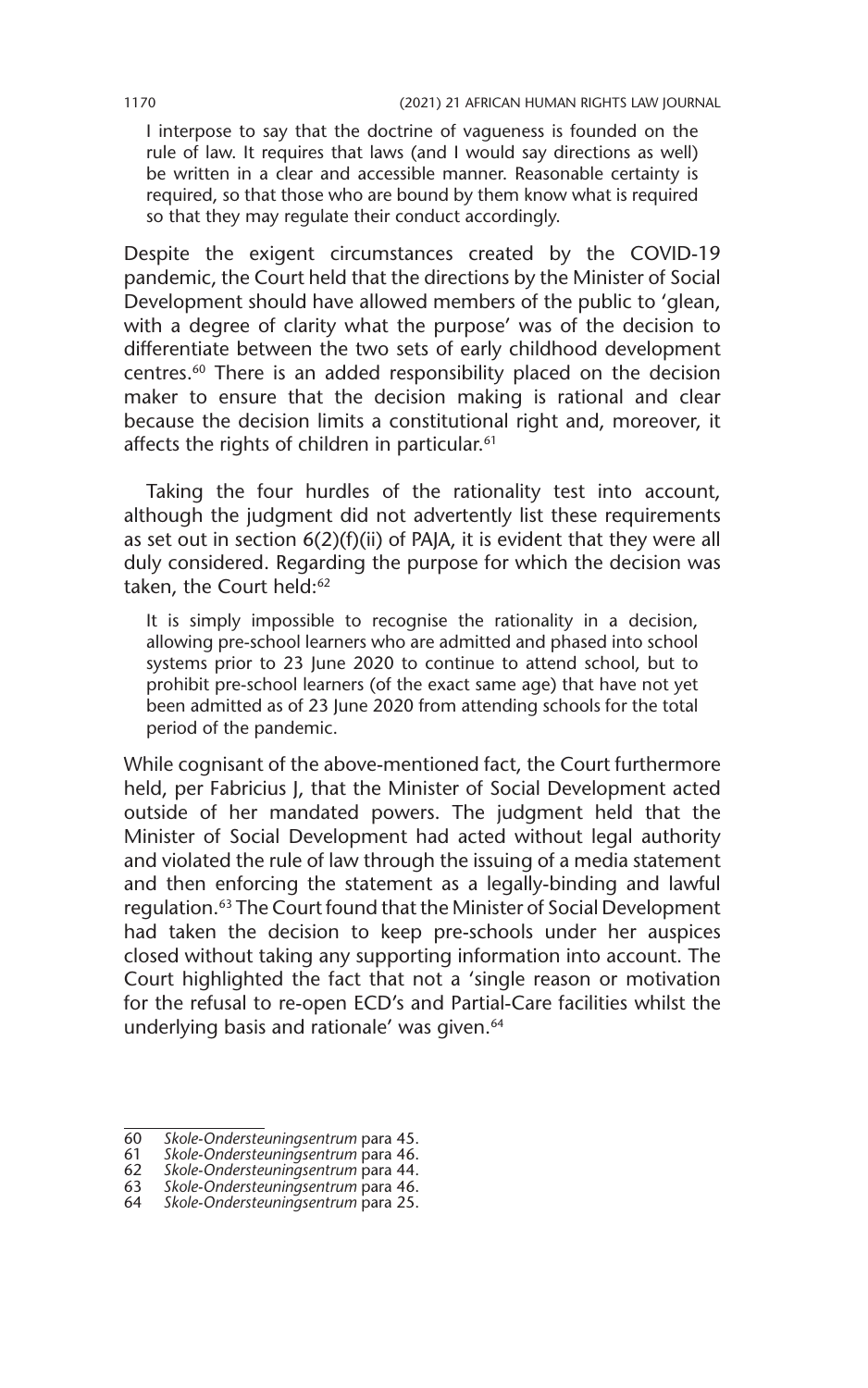Given the polycentric nature of the COVID-19 pandemic, the Minister of Social Development and all decision makers in the South African executive tasked with making directors in terms of the declared national state of disaster undoubtedly were faced with a difficult task. However, in the *Skole-Ondersteuningsentrum* case the Minister's initial failure to make a decision at all and the disjointed decision that followed failed to pass the test for rationality despite the exigent surrounding circumstances. This early 'lockdown' case quite firmly held that despite the trying circumstances, decision makers should be held to the same, if not more stringent, scrutiny regarding the rationality of their decision making. The test for rationality arguably should be applied stringently, and with due cognisance of section 36 of the Constitution, during dire national challenges.<sup>65</sup>

What made the decision in the *Skole-Ondersteuningsentrum*  case unique and in the end judicious was the fact that two similar decisions, namely, the one to reopen early childhood development centres associated with the Minister of Basic Education while the Minister of Social Development kept schools in terms of the Children's Act closed, were juxtaposed. Review applications often take place in the absence of a comparable and similar decision. The *Skole-Ondersteuningsentrum* case provided the opportunity to measure the rationality of a decision by one decision maker, namely, the Minister of Social Development, with that of another, namely, the Minister of Basic Education, in nearly identical circumstances, both in nature and in time.

#### **4.2** *Esau*

The *Esau* case<sup>66</sup> was heard on appeal from the Western Cape Division of the High Court, Cape Town by the Supreme Court of Appeal. The applicants in the matter in the court *a quo* were private citizens who challenged the proper functioning of the branches of government when a state of national disaster is declared.<sup>67</sup> The application argued that it was irrational for the state in the exigent circumstances created by the COVID-19 pandemic to make overly broad and irrational regulations affecting the lives of millions of South Africans.68 Moreover, the applicants in the court *a quo* argued that

<sup>65</sup> M van Staden 'Constitutional rights and their limitations: A critical appraisal of the COVID-19 lockdown in South Africa' (2020) 20 *African Human Rights Law Journal* 501.

<sup>66</sup> *Esau & Others v Minister of Co-Operative Governance and Traditional Affairs & Others* (611/2020) [2021] ZASCA 9 (*Esau*).

<sup>67</sup> *Esau* (n 66) paras 1-4.

<sup>68</sup> As above.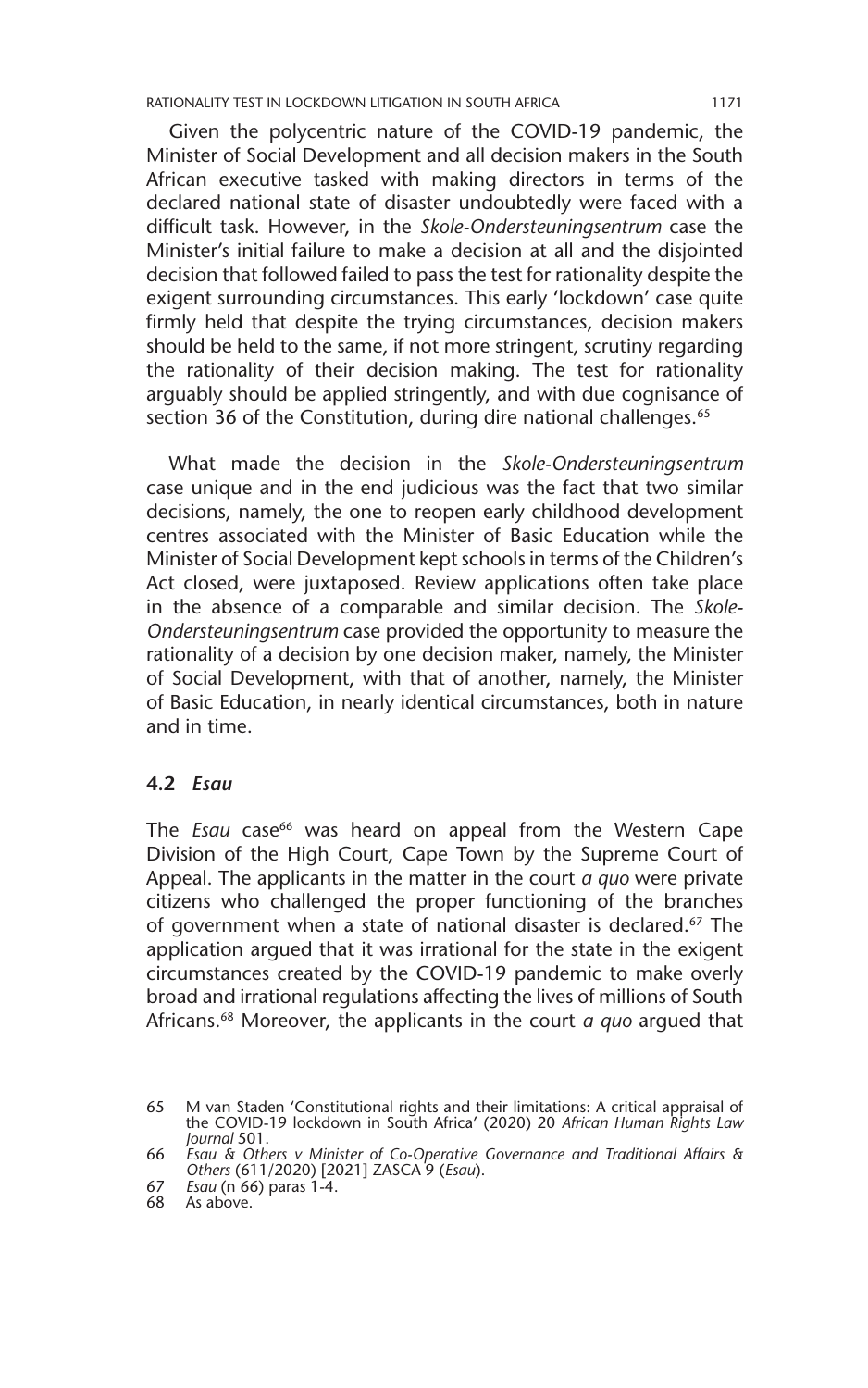the court had to hold the executive arm of government to account for breaches of the rule of law.

In summary, the applicants challenged, first, the existence of the so-called National Coronavirus Command Council (NCCC), an entity purportedly set up by the national government to coordinate the response to COVID-19; second, the declaration of the national state of disaster; third, the prohibition on the sale of certain foods and clothing; and, finally, the restrictions placed on outdoor exercising during the national state of disaster.<sup>69</sup> Retrospectively some of these regulations to supposedly 'curb the spread of the COVID-19 pandemic' on the face of it seem entirely irrational. However, at the time and amidst a crisis caused by a then novel virus many people initially indifferently accepted the many seemingly irrational regulations. As the German philosopher Friedrich Schlegel stated, 'the historian is a prophet looking backwards'.

The court *a quo* rejected the contention and found that the disaster regulations were made in a procedurally rational manner because the Minister of Cooperative Governance and Traditional Affairs undertook consultations with various stakeholders, state entities and institutions before making the disaster regulations.<sup>70</sup> Because the COVID-19 pandemic required an 'urgent' and 'exigent' government response, so the court *a quo* reasoned, an effective public participation process was not necessary.<sup>71</sup> The basis for this finding was that the impugned regulations were necessary to 'deal with the effects of a novel global pandemic'.72 The Court held that should a narrow interpretation have been followed it would have limited the government's ability to contain COVID-19.73 The applicants were granted leave to appeal to the Supreme Court of Appeal.

The *Esau* judgment pronounced on the rationality of four of the impugned regulations, namely, the National Coronavirus Command Council; the declaration of the state of disaster itself; the prohibition on outdoor exercise; and the restrictions imposed on the sale of certain foods and clothing. Each regulation is briefly discussed below.

<sup>69</sup> *Esau & Others v Minister of Co-operative Governance and Traditional Affairs & Others* 2020 (11) BCLR 1371 (*Esau High Court*) para 1.

<sup>70</sup> *Esau High Court* (n 69) para 160.

<sup>71</sup> *Esau High Court* para 166.

<sup>72</sup> *Esau High Court* para 251.

<sup>73</sup> Van Staden (n 65) 498.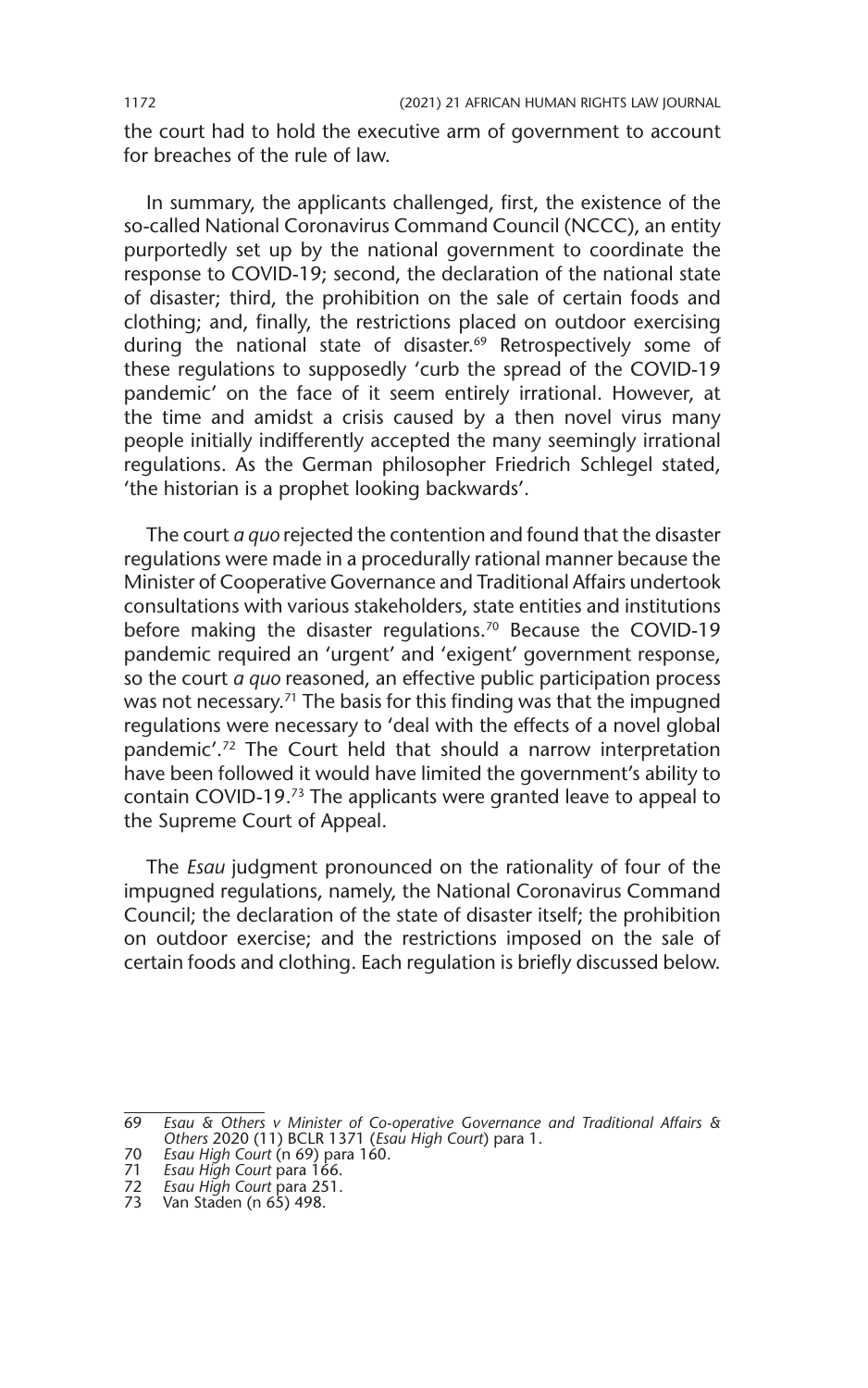On appeal the Supreme Court of Appeal dismissed the case, save to the limited extent set out in paragraph 2 of the order, which read:74

- (a) [T]he regulations … is invalid to the extent that it limited: the taking of exercise to three means, namely walking, running and cycling; the time during which exercise could be taken to the hours between 06h00 and 09h00; and the location for taking exercise to a radius of five kilometres from a person's residence; and
- (b) the level 4 regulations are invalid to the extent that they prohibited the sale of hot cooked food, otherwise than for delivery to a person's home.

The appeal was dismissed, save for the revision of the order to declare that restrictions placed on outdoor exercise and the prohibition placed on the sale of certain food should be allowed. Regarding the restrictions on outdoor exercising the Court held that they were 'not capable of justification because it was not rational or proportional' and 'that no rational connection has been established between the restrictions and their ostensible purpose'.75 Interestingly, on the question of a general infringement on the liberty of all South Africans, the Supreme Court of Appeal held:<sup>76</sup>

It is clear that regulation 16 infringed this right by confining everyone to their residences, albeit with exceptions and conditions. At the same time, by placing such a fundamental restriction on peoples' autonomy and freedom of choice, regulation 16 also infringes the right of everyone to human dignity in terms of section 10 of the Constitution.

The Court held that no rational link exists between the restriction placed on outdoor exercise and the purpose that it purportedly aimed to achieve.<sup>77</sup> Moreover, the Court found that the restriction was arbitrary as the 'necessity has not been demonstrated, and nor is it obvious or explained'.78

Similarly, the Court struck down the prohibition placed on the sale of certain foods and clothing which was enacted through directions by the Minister of Trade and Industry. Regarding this particular prohibition, the Court still pronounced on this issue despite the fact that the prohibition had been lifted long before the case was heard before the Supreme Court of Appeal after pressure from civil society

<sup>74</sup> *Esau* (n 66) para 2 of the order granted.

<sup>75</sup> *Esau* (n 66) paras 144 & 146.

<sup>76</sup> *Esau* para 117.

<sup>77</sup> *Esau* paras 144-147.

<sup>78</sup> *Esau* para 146.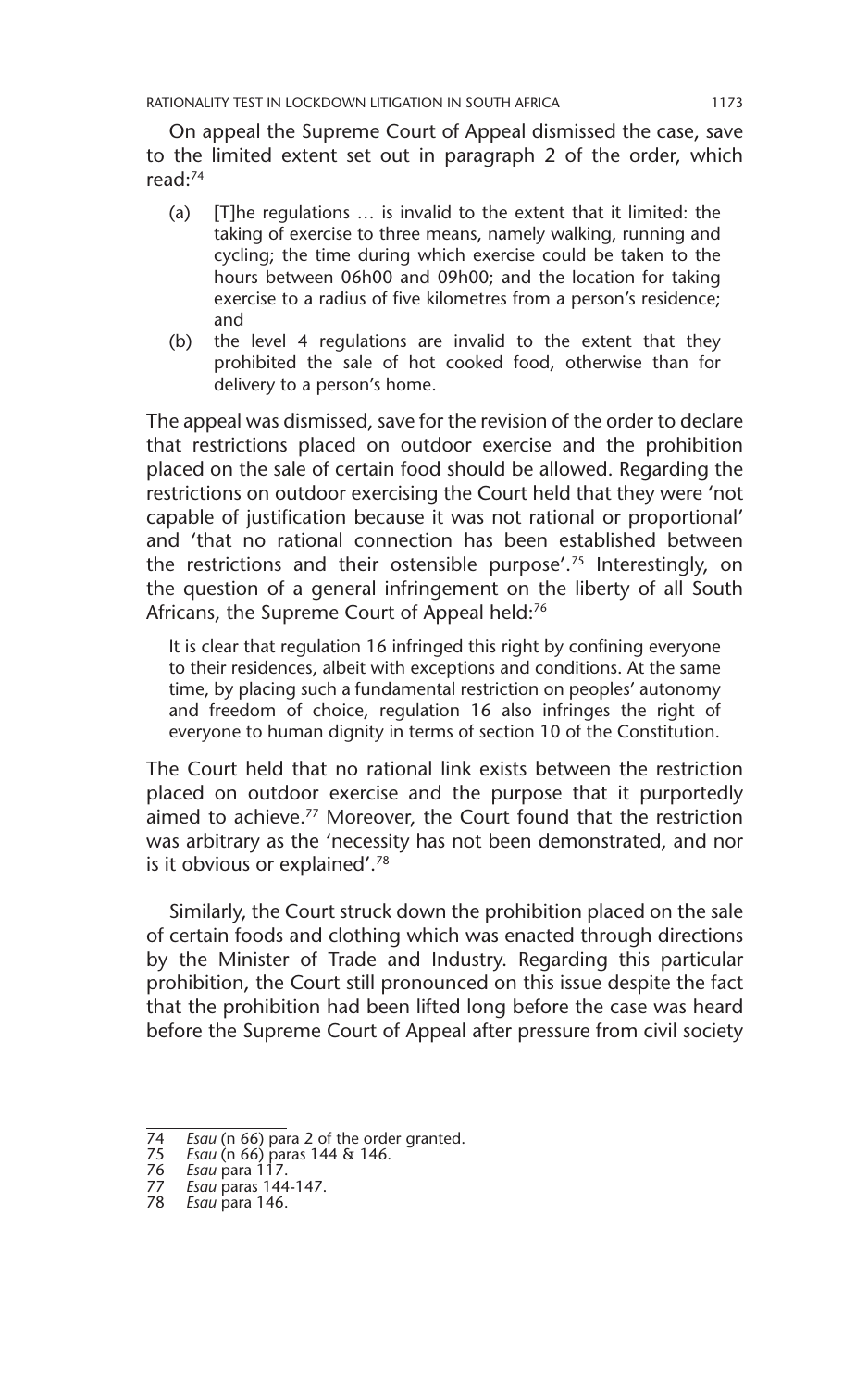ensured that the decision was reversed.<sup>79</sup> The Court found that the decision to determine that certain items of clothing and hot food may not be sold during the state of disaster was 'clouded with a good measure of irrationality'.<sup>80</sup> The prohibition consequently was reviewed and set aside as it had 'no connection with the purpose of that regulation, namely the dissemination of information in order to 'prevent and combat the spread of COVID-19'.81

The Supreme Court of Appeal viewed the establishment of the National Coronavirus Command Council as rational finding that 'the NCCC is a cabinet committee' and that 'the cabinet may function through committees and that decisions taken by cabinet committees bind the entire cabinet as much as decisions taken by the entire cabinet in a cabinet meeting'. However, what the Court failed to appreciate was the encroaching *de facto* legislative power that the Disaster Management Act gave to the Minister of Cooperative Governance and Traditional Affairs and, by proxy, to the National Coronavirus Command Council, which resulted in nearly all of South African life being coordinated and legislated through an array of published *Government Gazettes* without any parliamentary supervision throughout the entire national state of disaster.<sup>82</sup> Moreover, the purpose of section 27 of the Disaster Management Act, which was the empowering provision used to enact the national state of disaster and to control South African life through the various issued regulations, was largely ignored. Section 27(1) of the Disaster Management Act clearly states that a national state of disaster may be declared if and only when 'existing legislation and contingency arrangements do not adequately provide for the national executive to deal effectively with the disaster'.<sup>83</sup> The Court could have and, arguably, should have *mero motu* considered the fact that the Minister was acting beyond the empowering provision of section 27(1) of the Disaster Management Act by not reverting to existing legislation to deal with the spread of COVID-19. Given the magnitude of the case, this would not have been judicially indecorous. As Van Staden argues, it is accepted that the court may consider provisions regarding constitutionality without it being expressly placed before court.84 Despite the slight deviation by the Supreme Court of Appeal

<sup>79</sup> S Bega 'Dear SA applies for some bans to be lifted' *IOL News* 9 May 2020, https://www.iol.co.za/saturday-star/news/dear-sa-applies-for-some-bans-to-belifted-47765806 (accessed 11 March 2021). 80 *Esau* (n 66) para 156. 81 *Esau* para 155.

<sup>82</sup> Van Staden (n 65) 509.

<sup>83</sup> Sec 27(1)(a) DMA.

<sup>84</sup> Van Staden (n 65) 501.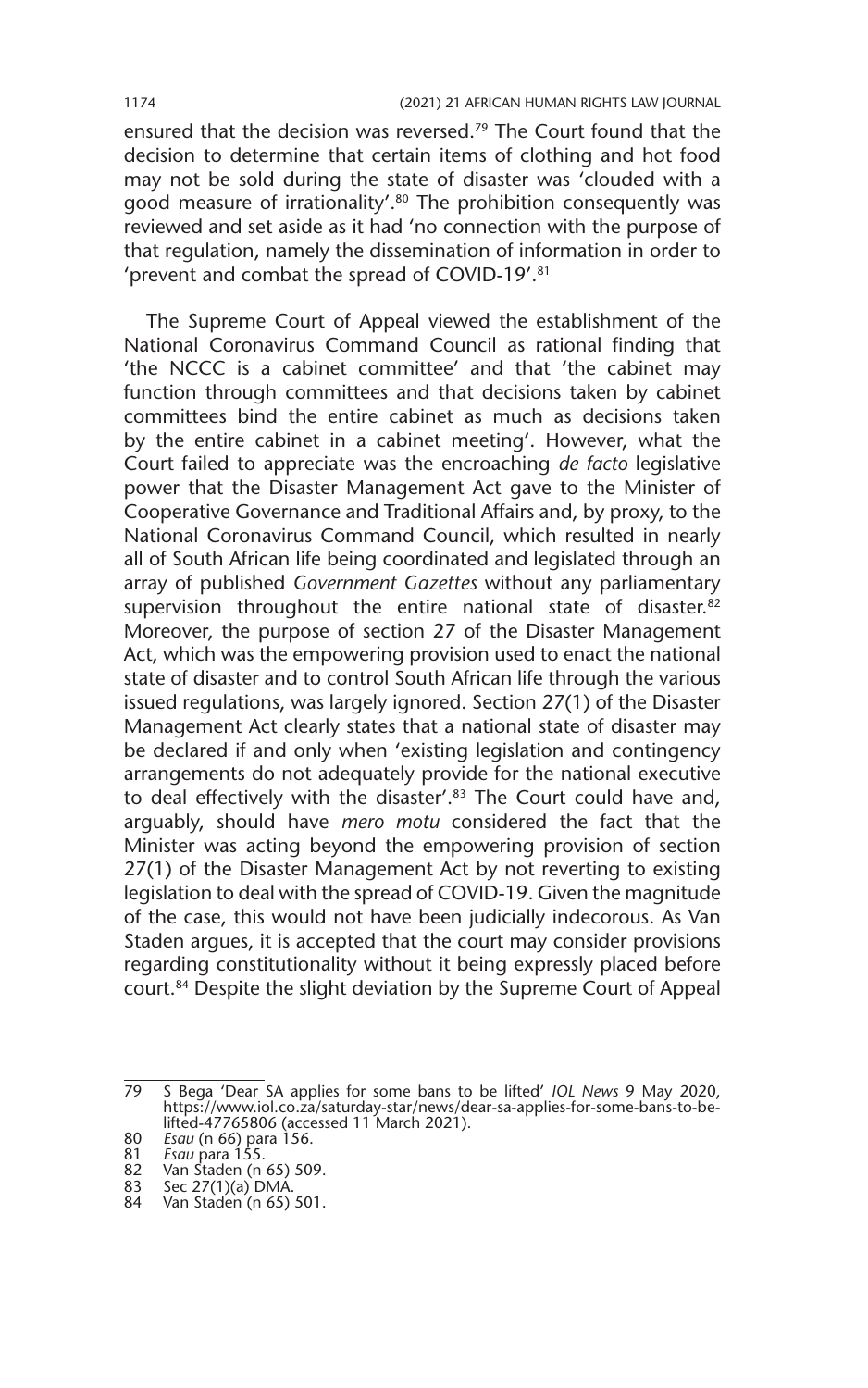in the *Esau* case, the Court missed an opportunity to find in favour of freedom and the protection of constitutionally protected rights.<sup>85</sup>

The regulations promulgated in terms of the Disaster Management Act undoubtedly affect a vast array of constitutional rights and freedoms. Rather than erring on the side of freedom, the Supreme Court of Appeal in *Esau* missed the opportunity to develop the rationality test to include the fact that any governmental decision, especially of this magnitude, must have compelling governmental interest and not a mere rational connection between the decision and the enabling provision.

#### **4.3** *De Beer*

Among the most notable lockdown litigation cases, the *De Beer* case<sup>86</sup> arguably was the most far-reaching judgment, at least on paper, without it being correspondingly effectual in practice. In order to properly frame the analysis of the *De Beer* judgment, it is prudent to provide a brief background to the declaration of the national state of disaster which, by and large, governed the entire country for the course of the COVID-19 pandemic. The President of the Republic of South Africa declared the national state of disaster in March 2020 in terms of the Disaster Management Act (DMA).<sup>87</sup> In terms of section 27 of the DMA:<sup>88</sup>

- (1) In the event of a national disaster, the Minister may, by notice in the Gazette, declare a national state of disaster if –
	- (a) existing legislation and contingency arrangements do not adequately provide for the national executive to deal effectively with the disaster; or
	- (b) other special circumstances warrant the declaration of a national state of disaster.

and

- (3) The powers referred to in subsection (2) may be exercised only to the extent that this is necessary for the purpose of –
	- (a) assisting and protecting the public;
	- (b) providing relief to the public;
	- (c) protecting property;
	- (d) preventing or combating disruption; or
	- (e) dealing with the destructive and other effects of the disaster.

<sup>85</sup> Van Staden (n 65) 502.<br>86 De Beer & Others v M.

<sup>86</sup> *De Beer & Others v Minister of Cooperative Governance and Traditional Affairs* (21542/2020) [2020] ZAGPPHC 184 (*De Beer*).

<sup>87</sup> DMA (n 1).

<sup>88</sup> As above.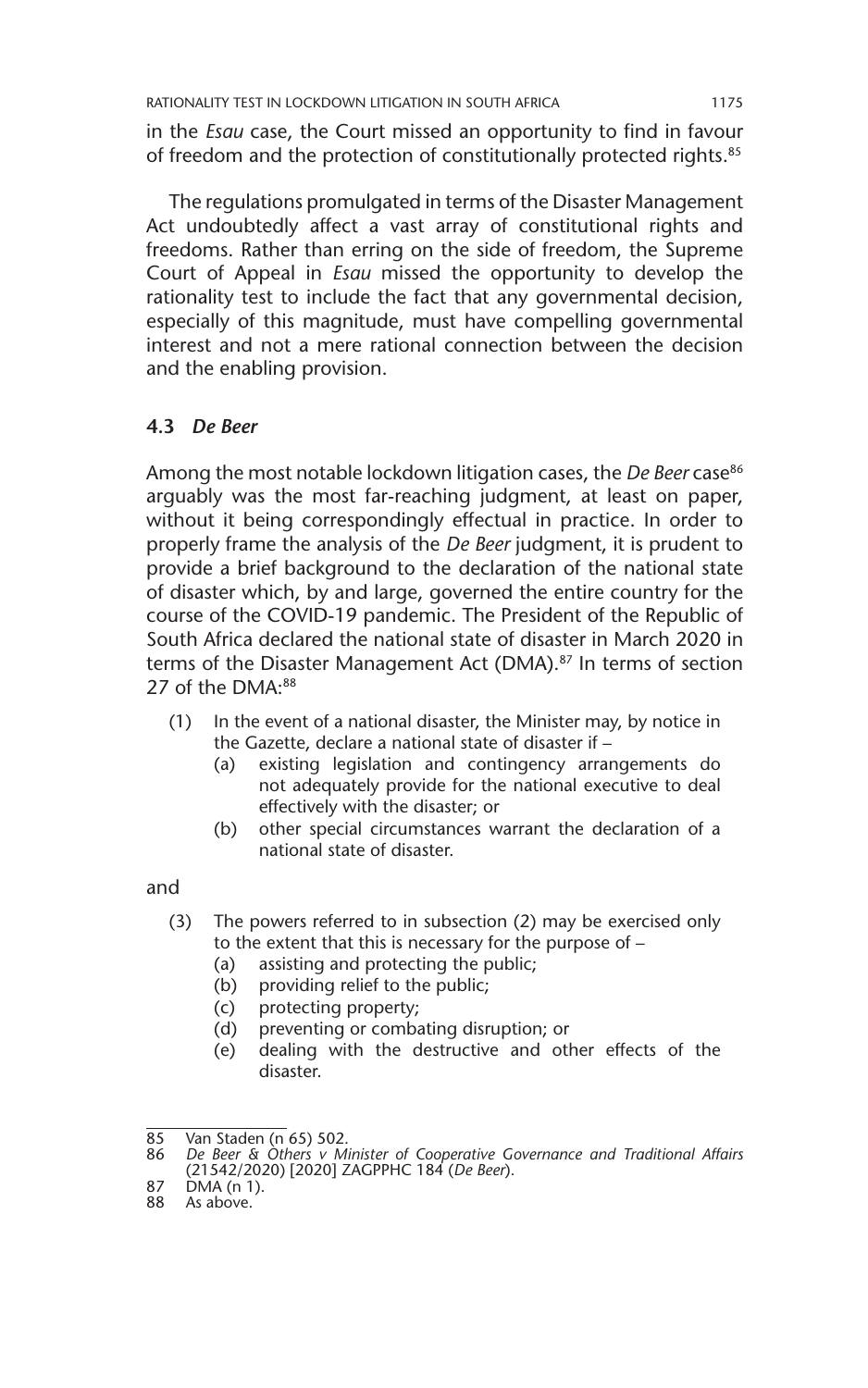After the declaration of a state of disaster, the responsible member of cabinet, being the Minister of Cooperative Governance and Traditional Affairs, was tasked with issuing regulations pursuant to the declaration of the state of disaster to manage the disaster and protect the South African public against the spread of COVID-19. Early on during the pandemic it was announced by the national government that the state of disaster was necessary in order to prepare the South African public health system for the inevitable rise in COVID-19 cases. South African life as we knew it was 'locked down' to provide time to prepare for the pandemic. When the state of disaster was announced in March 2020, South Africa only had 62 active COVID-19 cases.<sup>89</sup> The state of disaster, therefore, doubtlessly was announced as a precautionary and pre-emptive measure. The Disaster Management Act allows for a state of disaster to be enacted for three months after which it may only be extended on a monthto-month basis.90

The *De Beer* case sought to challenge the validity of the declaration of the state of disaster and consequently challenge the ancillary prohibitions on gatherings and commerce which were enacted through the regulations that followed the declaration of the state of disaster.91 It should be noted that the *De Beer* case was marred by numerous interlocutory applications, *amicus curiae* admissions and withdrawals by attorneys of record on behalf of the applicants and *amici curiae*. The case was also followed by an appeal and cross-appeal as well as an application for contempt of court. All these procedural oxbows undoubtedly played a part in the manner in which the case was heard and consequently adjudicated upon.

The test for rationality was central to the adjudication of the *De Beer* case.92 The Court, per Davis J, pertinently dealt with the question of the empowering provision, namely, section 27 of the DMA and the regulations that flowed therefrom and the rational purpose of the regulations. The Minister of Cooperative Governance and Traditional Affairs submitted that the declaration of the national state of disaster and the appurtenant regulations were necessary for the government to protect South African citizens and to curb the spread of COVID-19. Moreover, the government argued that 'there

<sup>89</sup> 'Coronavirus: African states impose strict restrictions' *BBC* 16 March 2020, https://www.bbc.com/news/world-africa-51906053? (accessed 14 March 2021).

<sup>90</sup> Secs 27(5)(a) & 27(5)(c) DMA.

<sup>91</sup> *De Beer* (n 86) para 3.

<sup>92</sup> *De Beer* paras 3.5-3.6.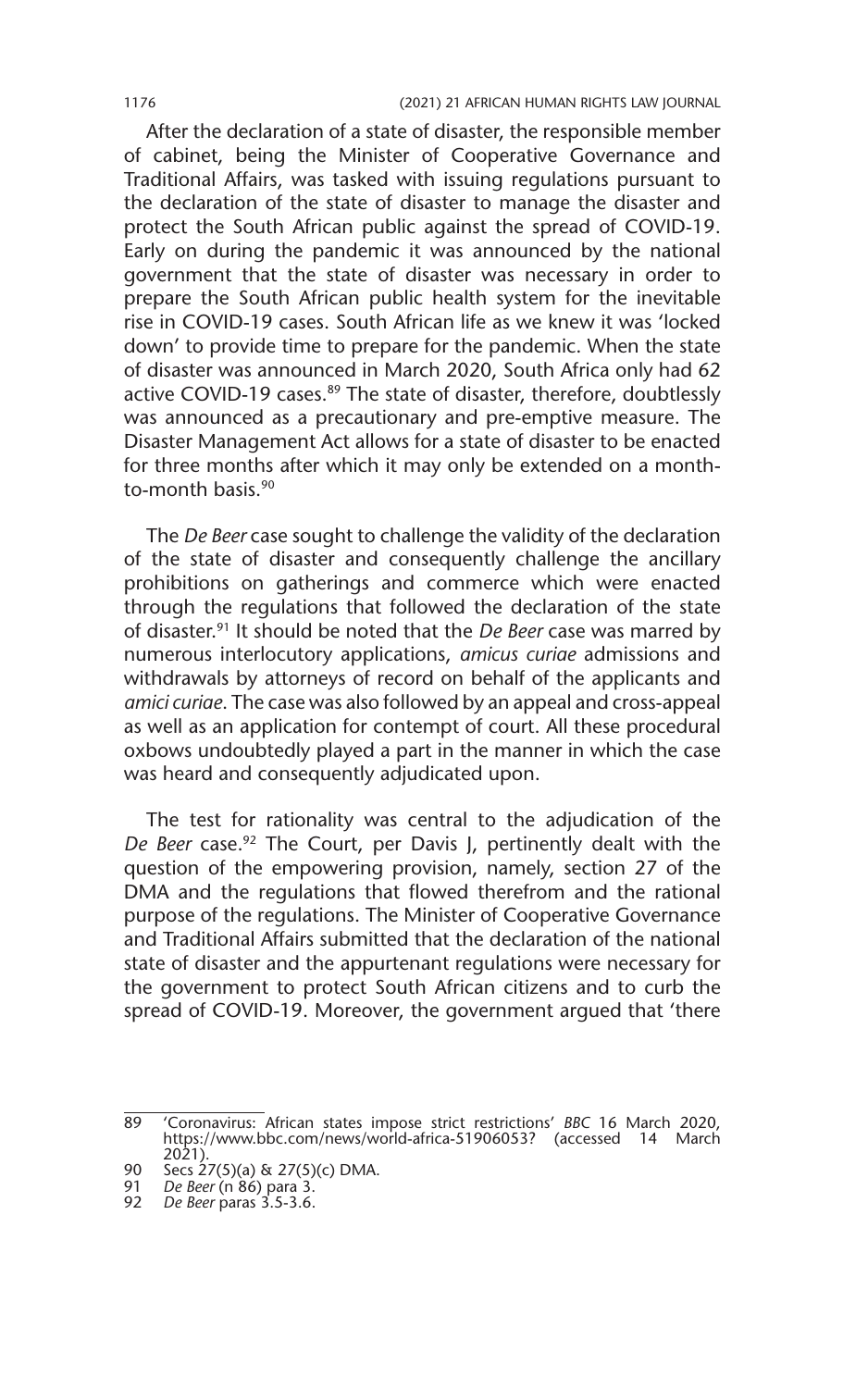exists no existing legislation by which the national executive could deal with the disaster'.93

However, the Court, per Davis J, held that 'the mere say-so that there exists no existing legislation by which the national executive could deal with the disaster is disputed by the applicants and they contend that any such determination by the Minister was both misplaced and irrational'.<sup>94</sup> When the national state of disaster was initially declared, it was justified by the government by arguing that the state of disaster and ancillary lockdown were necessary in order to allow for the South African public health system to prepare for the imminent surge of COVID-19 cases.<sup>95</sup> The Court was critical of the fact that the national government later on changed the purported purpose for the declaration of the state of disaster.

One of the most interesting aspects of the *De Beer* case is that the Court, per Davis J, held that the rationality of a decision was pliant and susceptible to change over time. The Court stated that 'the rationality of this policy direction [initially declaring a state of disaster] taken by the national executive then appeared readily apparent to virtually all South Africans'.<sup>96</sup> The Court was of the view that the decision taken at the time was rational and, consequently, constitutional. However, the Court questioned the rationality of the regime of regulations in its totality as well as in light of the numerous extensions of the national state of disaster. In this regard it is prudent to consider two noteworthy paragraphs contained in the judgment:

Despite these failures of the rationality test in so many instances, there are regulations which pass muster. The cautionary regulations relating to education, prohibitions against evictions, initiation practices and the closures of night clubs and fitness centres, for example as well as the closure of borders. (Regulations 36, 38, 39(2)(d) and (e) and 41) all appear to be rationally connected to the stated objectives.

So too, are there ameliorations to the rationality deficiencies in the declarations by other cabinet members in respect of the functional areas of their departments promulgated since Alert Level 3 having been declared, but these have neither been placed before me nor have the parties addressed me on them. This does not detract from the constitutional crisis occasioned by the various instances of irrationality, being the impact on the limitation issue foreshadowed in section 36 of the Constitution referred to in paragraph 6.1 above.

<sup>93</sup> *De Beer* para 4.9.

<sup>94</sup> As above.

<sup>95</sup> *De Beer* (n 86) para 4.12.

<sup>96</sup> *De Beer* para 5.1.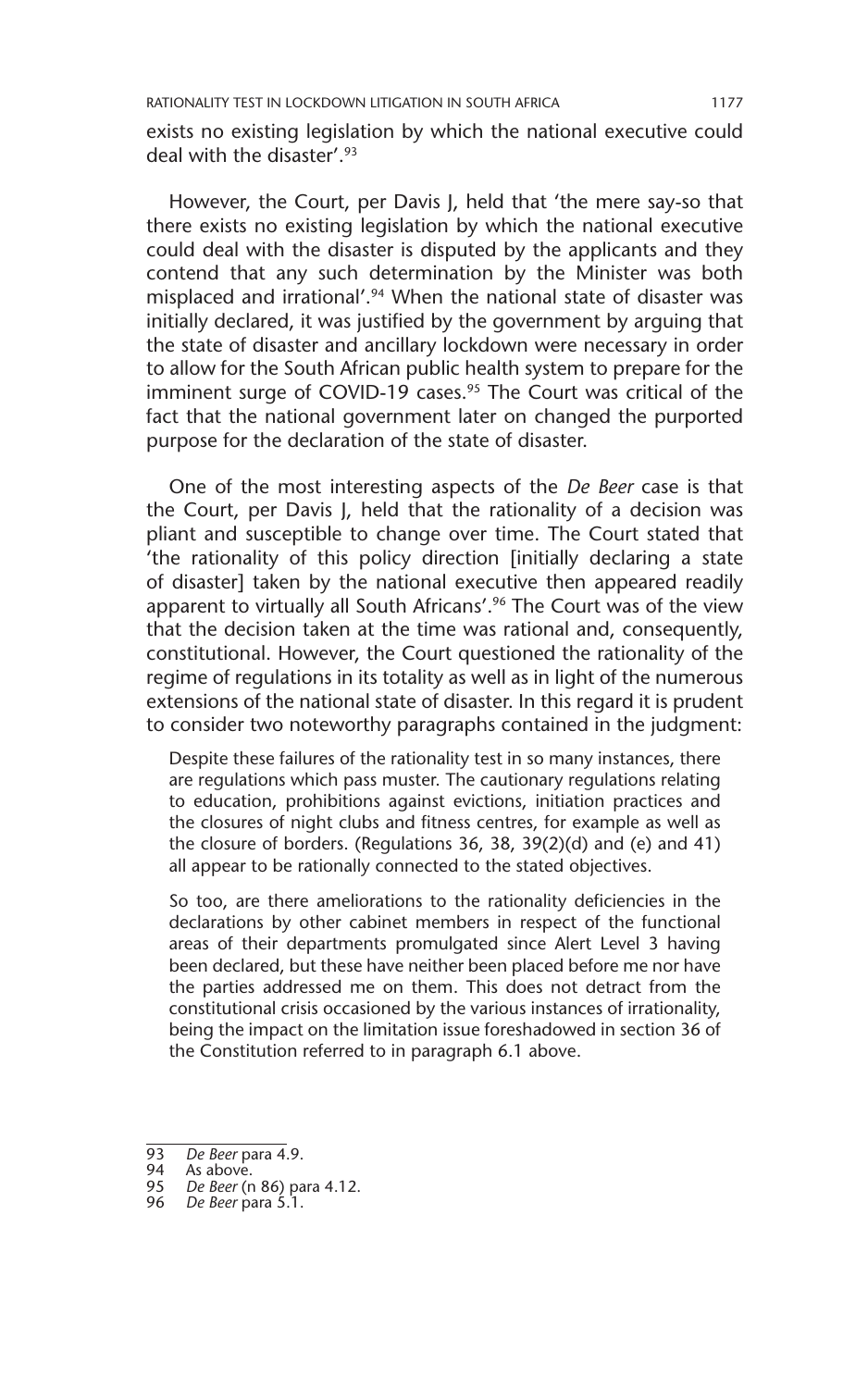The fact that the Court correctly stepped in to protect the liberty and freedom of South Africans should be celebrated. Given the country's history of institutional injustice caused by unchecked law making, the *De Beer* case is an important judgment in ensuring that the checks and balances and separation of powers in its constitutional framework function well and in accordance with their constitutional obligations, even during a pandemic. However, the judgment was not without its faults. As Brickhill correctly noted, the *De Beer* judgment seemed to have conflated the rationality requirement with the requirement of reasonableness.<sup>97</sup> Nevertheless, the Court dealt thoroughly with the requirements of rationality. Regarding the purported purpose for which the lockdown regulations were enacted, the Court held that 'this paternalistic approach, rather than a constitutionally justifiable approach' and 'in an overwhelming number of instances the Minister has not demonstrated that the limitation of the constitutional rights already mentioned, have been justified in the context of section 36 of the Constitution'.

Moreover, the Court dealt with the question regarding the information before the decision maker as well as the reasons provided for the decision. The Court, per Davis J, held:

The clear inference I draw from the evidence is that once the Minister had declared a national state of disaster and once the goal was to 'flatten the curve' by way of retarding or limiting the spread of the virus (all very commendable and necessary objectives), little or in fact no regard was given to the extent of the impact of individual regulations on the constitutional rights of people and whether the extent of the limitation of their rights was justifiable or not. The starting point was not 'how can we as government limit constitutional rights in the least possible fashion whilst still protecting the inhabitants of South Africa?' but rather 'We will seek to achieve our goal by whatever means, irrespective of the costs and we will determine, albeit incrementally, which constitutional rights you as the people of South Africa may exercise.'

The Court directed that the regulations promulgated by the Minister of Cooperation and Traditional Affairs in terms of section 27(2) of the Disaster Management Act 57 of 2002 were declared unconstitutional and invalid. Moreover, the declaration of invalidity was suspended until the Minister had reconsidered the regulations to comply with the order made. Arguably due to the urgent manner in which the *De* 

<sup>97</sup> J Brickhill 'Constitutional implications of COVID-19: The striking down of the lockdown regulations' *ResearchGate* (2020), https://www.researchgate. net/publication/341931946\_Constitutional\_implications\_of\_COVID-19\_ The\_striking\_down\_of\_the\_lockdown\_regulations\_De\_Beer\_v\_Minister\_of\_ Cooperative\_Governance (accessed 14 March 2021).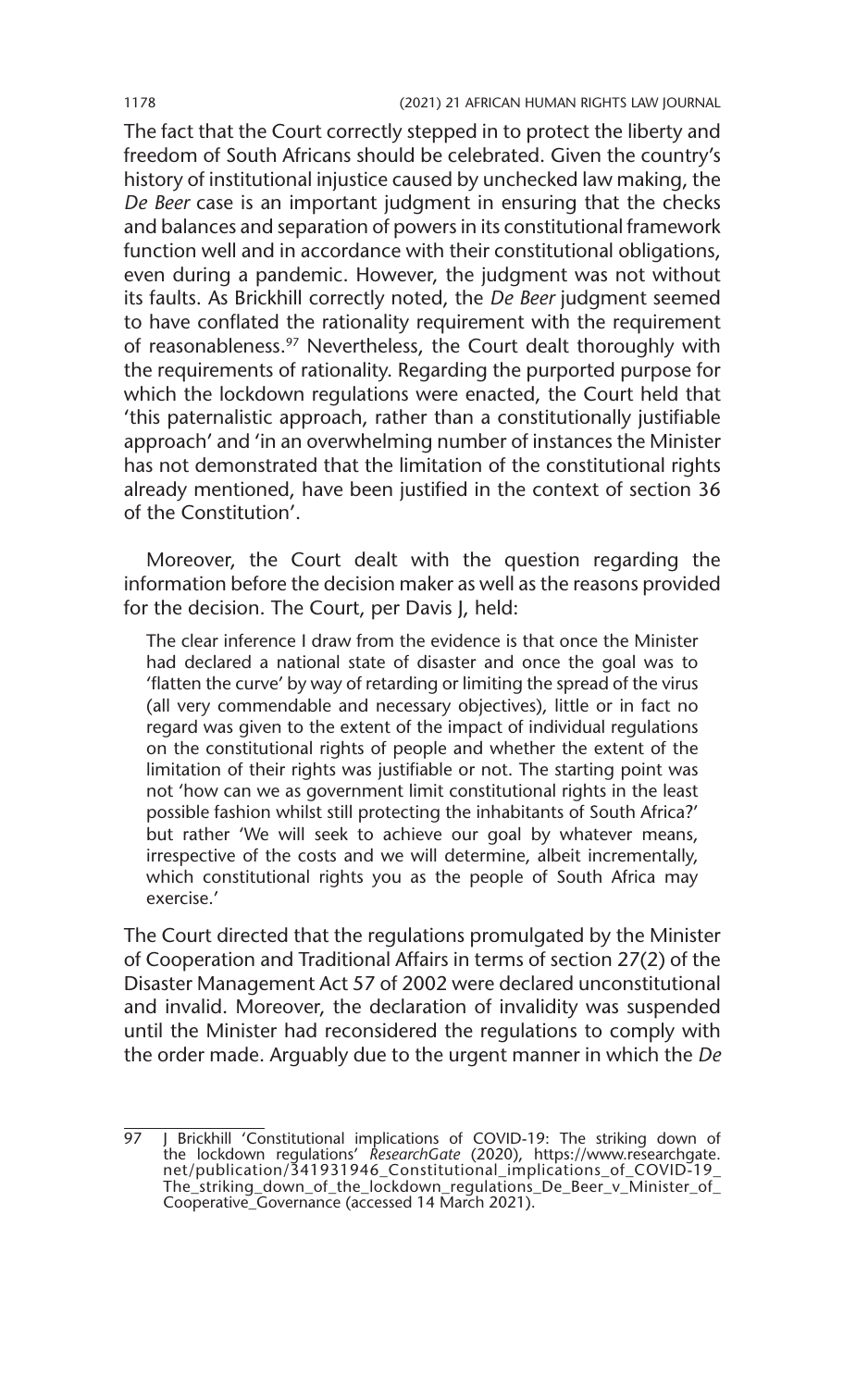*Beer* case was heard but, more importantly, due to the fact that the lockdown regulations were ever-changing, uncertainty regarding the status of the lockdown regulations remained. Moreover, the case has been rendered largely moot due to the South African relaxing of the regulations. The case, however, remains noteworthy given its prominence and given the particular precedent that it has created for reviews of decisions taken during pandemics. Lastly, this case, as well as the others discussed above, was crucially important during these unprecedented times. When the separation of powers was significantly blurred, the courts stepped in during these cases to solidify South Africa's constitutional and rights-based dispensation. Often under extreme pressure and singlehandedly faced with decisions of great magnitude, the Court in all three cases erred on the side of freedom and caution against governmental overreach.

## **5 Conclusion**

The three cases discussed in this article have delivered somewhat conflicting judgments. Moreover, these three cases are but a handful among dozens of other prominent lockdown-related cases heard by various courts in South Africa during the course of the state of disaster. Given the polycentric nature of the COVID-19 pandemic, the incongruous outcomes of the various cases perhaps is understandable. As Davis J noted in the *De Beer* judgment, 'the possibility of conflicting judgments due to a multiplicity of applications in different courts at different times' and 'lack of cohesion and coordination is unsatisfactory but the multitude of regulatory instruments issued by different role-players over a short space of time is the most probable cause thereof'.98 These cases, however, have provided interesting approaches to the determination of rationality of administrative and executive decision making during times of crisis. COVID-19 is not the first pandemic that South Africa and the world have faced and it certainly will not be the last. It therefore is imperative to learn from the COVID-19 pandemic. We are called upon to critically evaluate how our legal system held up during these exigent times.

It has been held in other jurisdictions that the rule of law disciplines the conduct of the executive even when a state of disaster arises. In the New Zealand case dealing with the limitation of rights *vis-à-vis* the protection against the COVID-19 pandemic, *Borrowdale v Director*  General of Health,<sup>99</sup> the foreign Court held that 'even in times of emergency, however, and even when the merits of the government's

<sup>98</sup> *De Beer* (n 86) para 3.4.

<sup>99</sup> *Borrowdale v Director General of Health* [2020] NZHC 2090.